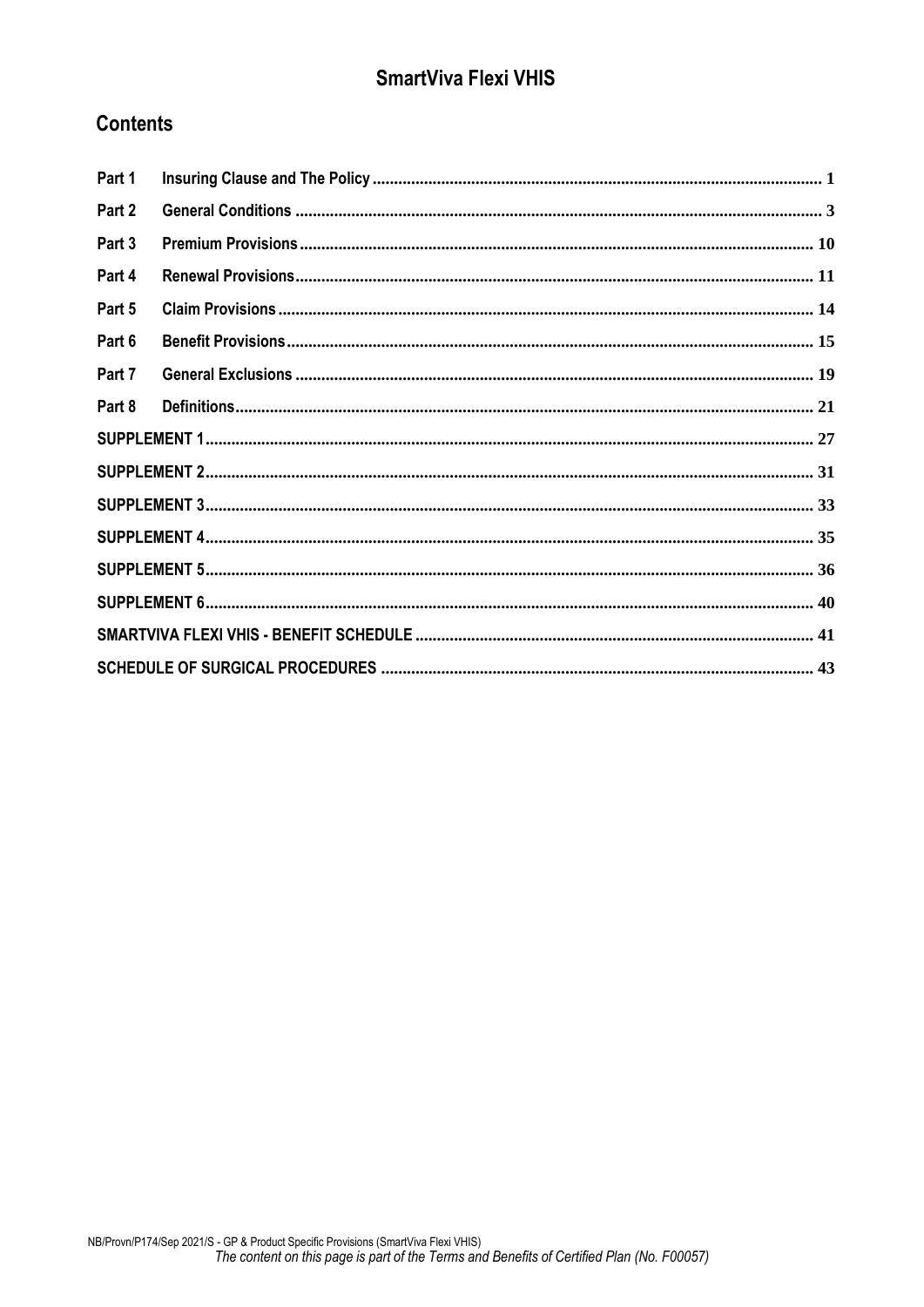## **TERMS AND CONDITIONS**

## <span id="page-1-0"></span>**Part 1 Insuring Clause and The Policy**

#### **Insuring Clause**

These Terms and Conditions together with the Benefit Schedule (including the Schedule of Surgical Procedures) and any related Supplement(s) as certified by the Government (hereafter "Terms and Benefits") apply to the following Certified Plan under the Voluntary Health Insurance Scheme (hereafter "VHIS") offered by the Company -

| Type of the Certified Plan - | Flexi Plan           |
|------------------------------|----------------------|
| Name of the Certified Plan - | SmartViva Flexi VHIS |

During the period of time these Terms and Benefits are in force, if the Insured Person suffers from a Disability, the Company shall pay the Eligible Expenses accordingly.

All benefits payable to the Policy Holder shall be on a reimbursement basis of the actual amounts of Eligible Expenses incurred and are subject to the maximum limits and cost-sharing arrangement (if any) as stated in these Terms and Benefits and the Policy Schedule.

## **The Policy**

The Policy Holder and the Company agree that -

- 1. No alteration to these Terms and Benefits shall be valid unless it is made in accordance with these Terms and Conditions.
- 2. All statements made by or for the Insured Person in the Application shall be treated as representations and not warranties.
- 3. All information provided and all statements made by or for the Insured Person as required under this Policy and the Application shall be provided to the best of his knowledge and in his utmost good faith.
- 4. These Terms and Benefits come into force on the Policy Effective Date as specified in the Policy Schedule on the condition that the Policy Holder has paid the first premium in full.
- 5. At the inception of these Terms and Benefits and at each Renewal, in the event of any inconsistency between
	- (a) the terms and benefits of this Policy; and
	- (b) the Standard Plan Terms and Benefits of such version as may be determined by the Government and is referred to in Sections 1 (a) to (c) of Part 4,

then –

- (i) so far as the scope of Standard Plan Terms and Benefits is concerned, the terms and benefits which are more favourable to the Policy Holder or the Insured Person shall prevail to the extent of such inconsistency; and
- (ii) so far as the scope of Standard Plan Terms and Benefits is concerned, the terms and benefits which impose additional restrictions or limitations to the Policy Holder or the Insured Person shall become ineffective.

NB/Provn/P174/Sep 2021/S - GP & Product Specific Provisions (SmartViva Flexi VHIS) *The content on this page is part of the Terms and Benefits of Certified Plan (No. F00057)*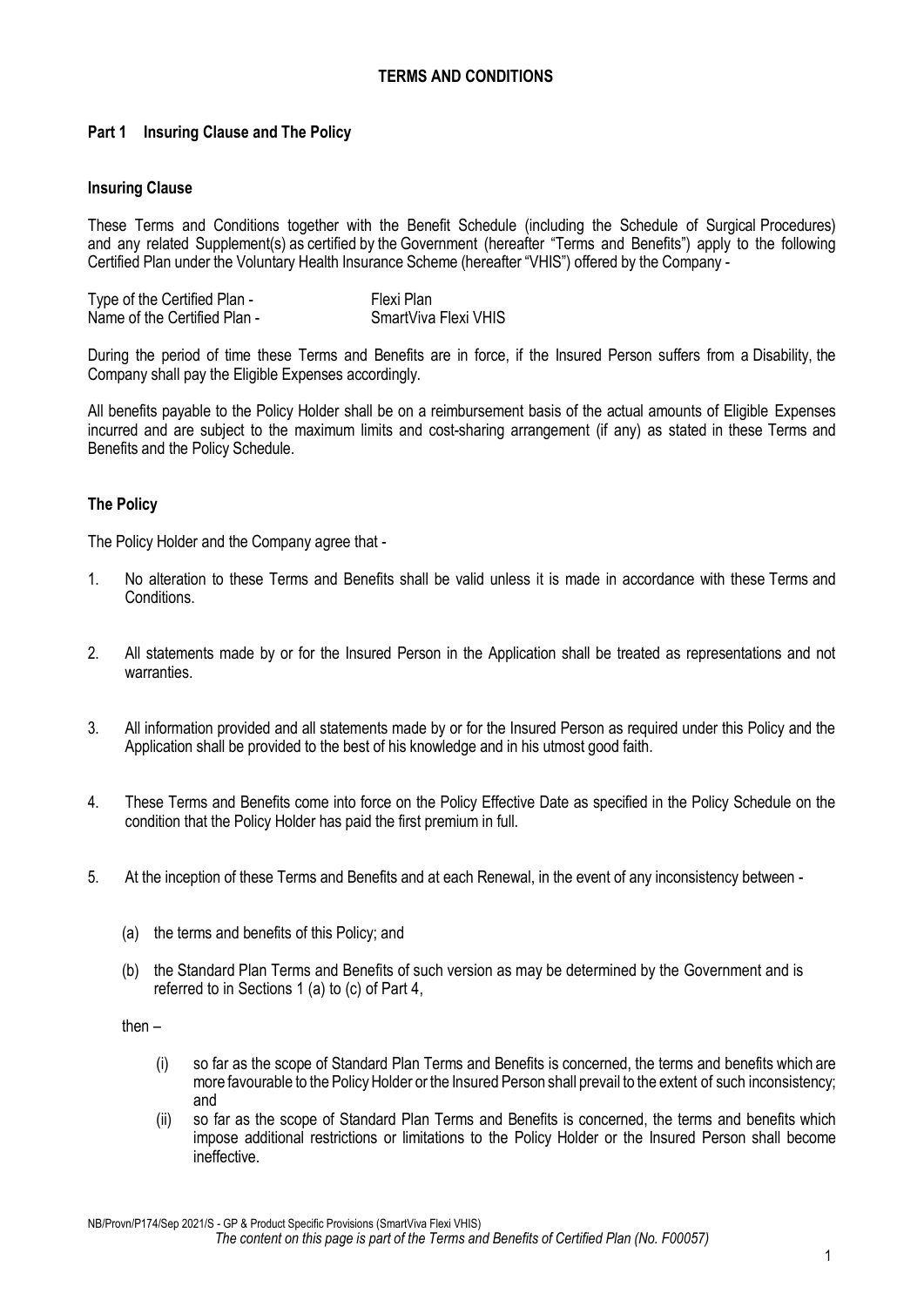Both (i) and (ii) shall not apply to the exceptions in Section 7 of this Part 1, Sections 1(b) and 5 of Part 6 and any other exception as may be approved by the Government from time to time.

If the relevant terms and benefits in the Standard Plan Terms and Benefits prevail, such terms and benefits shall be deemed to be incorporated into these terms and benefits of this Policy. For the avoidance of doubt, the rights, powers, benefits or entitlements of the Policy Holder or the Insured Person under the terms and benefits of this Policy shall not be less favourable than those under the Standard Plan Terms and Benefits(had it been issued to the Policy Holder in respect of the Insured Person), save for the exceptions in Section 7 of this Part 1, Sections 1(b) and 5 of Part 6 and any other exception as may be approved by the Government from time to time.

- 6. At the inception of these Terms and Benefits and at each Renewal, if this Policy covers any benefits that exceed the Standard Plan Terms and Benefits and the terms and benefits applicable to such benefits differ from the terms and benefits applicable to the Standard Plan Terms and Benefits, the difference shall not amount to an inconsistency contemplated under Section 5 of this Part 1.
- 7. At the time these Terms and Benefits are first issued, the Company may apply Case-based Exclusion(s) due to a Preexisting Condition or other factor that affects the insurability of the Insured Person notified to the Company in the Application.
- 8. The Company acknowledges that, as part of the underwriting process, it is the obligation of the Company to ask the Policy Holder and the Insured Person in the Application all requisite information for the Company to make the underwriting decision. If the Company requires the Policy Holder and/or the Insured Person to disclose any updates of or changes to such requisite information after the time of submission of Application and before the Policy Issuance Date or the Policy Effective Date (whichever is the earlier), the Company must make such a request prominently to the Policy Holder and the Insured Person (including without limitation in the application form), in which case the Policy Holder and/or the Insured Person shall have the obligation to inform the Company on such updates and changes. Each of the Policy Holder and the Insured Person shall have the obligation to respond to the questions, and to disclose such material facts as requested in the questions. The Company agrees that if any such questions are not included in the Application, the Company shall be deemed to have waived the disclosure obligation of the Policy Holder and the Insured Person in respect of the information that was not requested.
- 9. All questions and required information included in the Application must be sufficiently specific and unambiguous, and consistent with the rules and regulations of the VHIS, so as to allow the Policy Holder and the Insured Person (as the case may be) to understand the information being requested and to provide clear and unequivocal responses. In case of dispute, the burden of proving that the questions are sufficiently specific and unambiguous shall rest with the Company.
- 10. If the Policy Holder or the Insured Person fails to make the relevant disclosures under Section 8 or 9 of this Part 1, and such failure has materially affected the underwriting decision of the Company, the Company shall have the right as provided in Sections 13 and 14 of Part 2.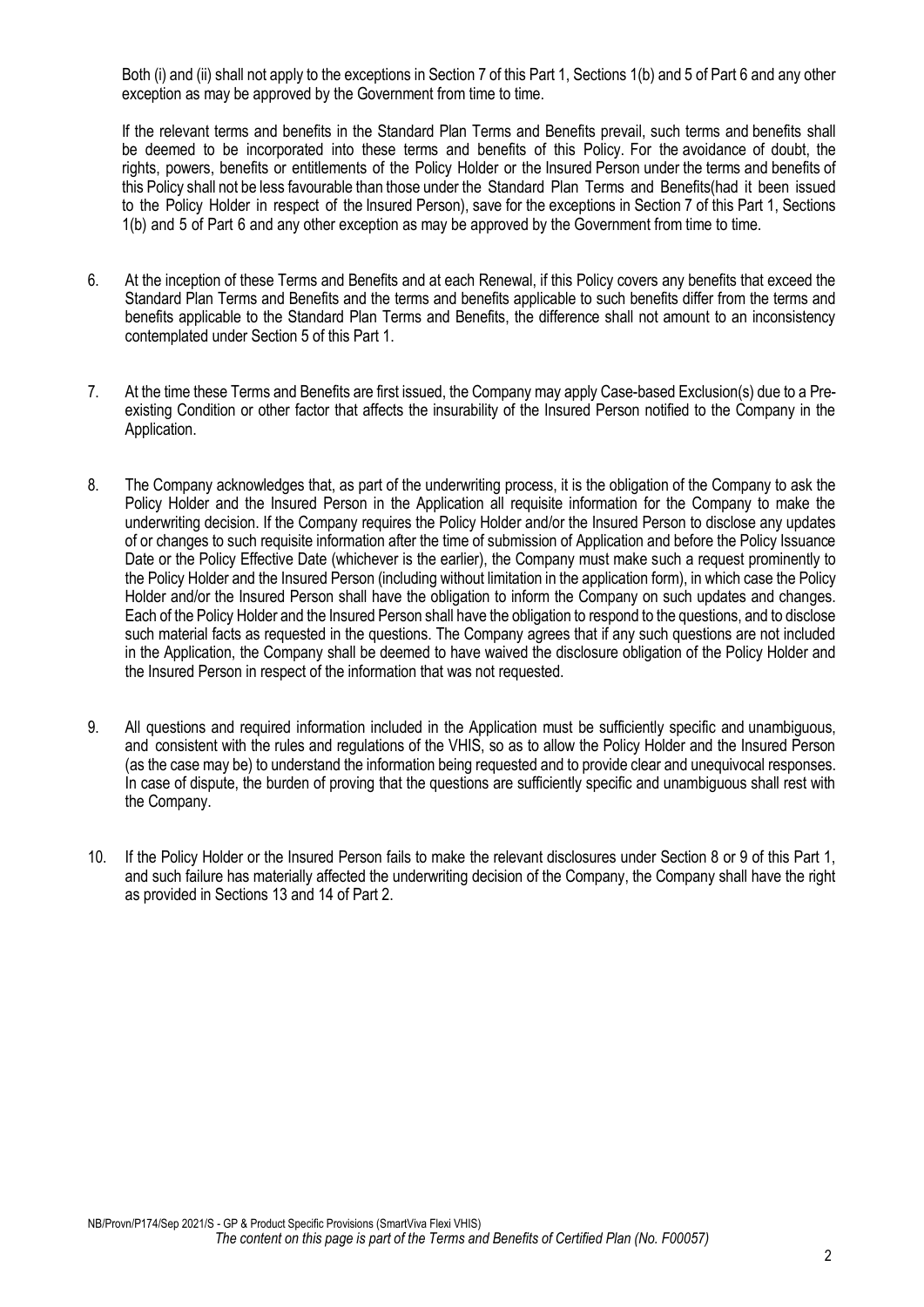## <span id="page-3-0"></span>**1. Interpretation**

- (a) Throughout these Terms and Benefits, where the context so requires, words embodying the masculine gender shall include the feminine gender, and words indicating the singular case shall include the plural and viceversa.
- (b) Headings are for convenience only and shall not affect the interpretation of these Terms and Benefits.
- (c) A time of day is a reference to the time in Hong Kong.
- (d) Unless otherwise defined, capitalised terms used in these Terms and Benefits shall have the meanings ascribed to them under Part 8.

These Terms and Benefits have been prepared in both English and Chinese. Both English and Chinese versions are official versions and neither one shall prevail over the other. Any inconsistency shall be interpreted in favour of the Policy Holder.

So far as the same benefit coverage is concerned, any inconsistency in terms and amounts of benefits within this Policy shall be interpreted in favour of the Policy Holder and any restrictions or limitations imposed on these Terms and Benefits shall become ineffective, save for the exceptions in Section 7 of this Part 1, Sections 1(b) and 5 of Part 6 and any other exception as may be approved by the Government from time to time.

## **2. Cancellation within cooling-off period**

The Policy Holder may exercise the right of cancellation of these Terms and Benefits with full refund of paid premium during the cooling-off period. The cancellation right is subject to the following conditions -

- (a) The request to cancel must be signed by the Policy Holder and received directly by the Company within the cooling-off period. The cooling-off period is the period of twenty-one (21) days immediately following the day of the Delivery to the Policy Holder or the nominated representative of the Policy Holder, of -
	- (i) these Terms and Benefits and the Policy Schedule; or
	- (ii) the cooling-off notice;

whichever is the earlier. For the avoidance of doubt, the day of Delivery of these Terms and Benefits and the Policy Schedule or the cooling-off notice is not included for the calculation of the twenty-one (21) day period. However, if the last day of the twenty-one (21) day period is not a working day, the period shall include the next working day; and

(b) no refund can be made if a benefit payment has been made, is to be made or impending.

The above cancellation right shall not apply at Renewal.

To exercise this cancellation right, the Policy Holder must -

- (c) return the original of these Terms and Benefits and the Policy Schedule; and
- (d) attach a letter, signed by the Policy Holder, requesting cancellation or in other forms acceptable by the Company.

These Terms and Benefits shall then be cancelled and the premium paid shall be fully refunded. In such event, these Terms and Benefits shall be deemed to have been void from the Policy Effective Date and the Company shall not be liable to pay any benefit.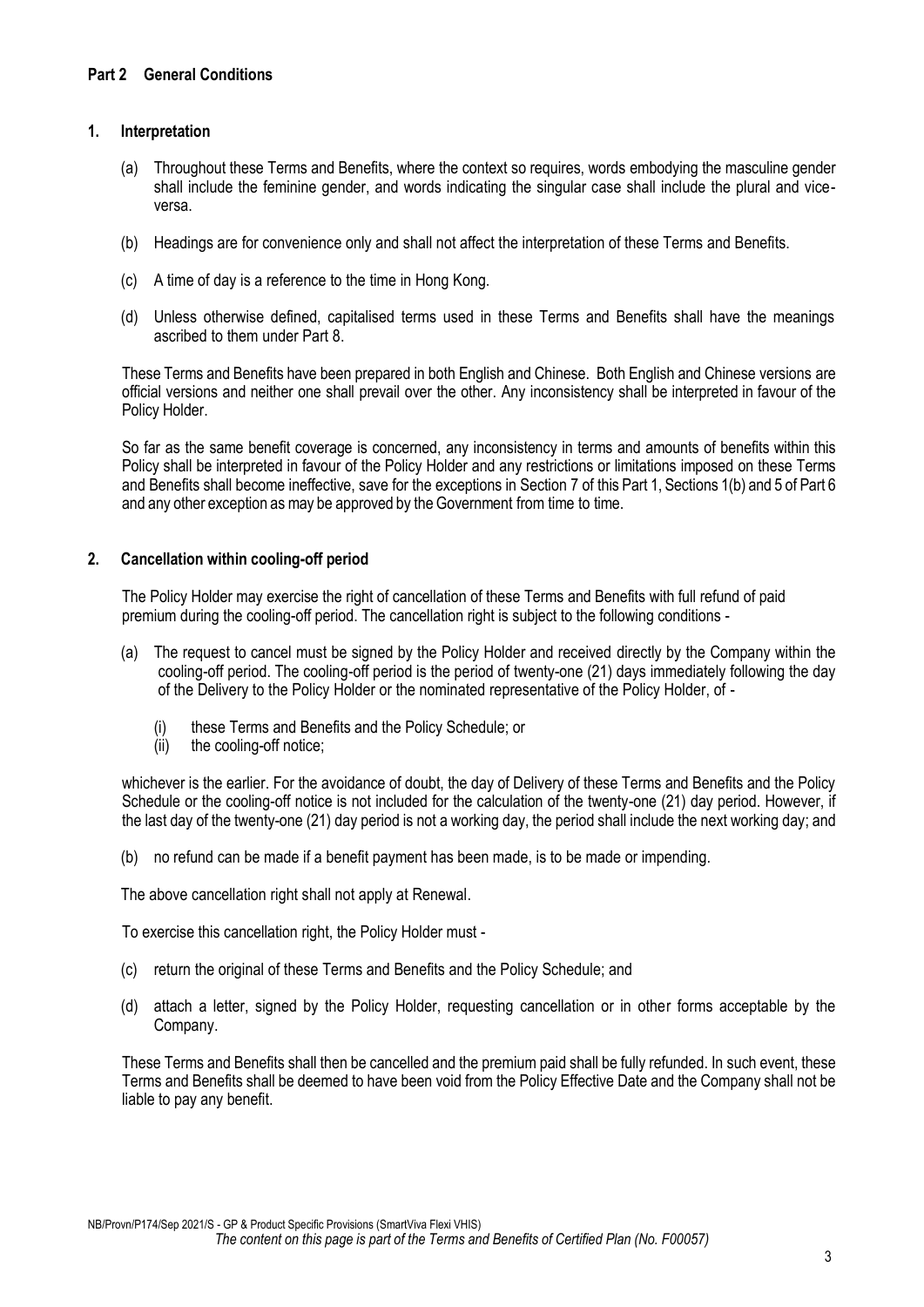## **3. Cancellation**

After the cooling-off period, the Policy Holder can request cancellation of these Terms and Benefits by giving thirty (30) days prior written notice to the Company, provided that there has been no benefit payment under these Terms and Benefits during the relevant Policy Year.

The cancellation right under this Section shall also apply after these Terms and Benefits have been Renewed upon expiry of its first (or subsequent) Policy Year.

#### **4. Benefit entitlement**

If Eligible Expenses are incurred for Medical Services provided to the Insured Person, the Terms and Benefits applicable shall be those prevailing at the time that such Eligible Expenses are incurred. However, if this Policy has been terminated but Eligible Expenses incurred within a period of thirty (30) days after termination are covered pursuant to Section 15 of this Part 2, the Terms and Benefits applicable shall be those prevailing as at the day immediately preceding the date of termination of this Policy.

#### **5. Assignment**

The rights, benefits, obligations and duties of the Policy Holder under these Terms and Benefits shall not be assignable and the Policy Holder warrants that any amounts payable under these Terms and Benefits shall not be subject to any trust, lien or charge.

#### **6. Clerical error**

Clerical errors in keeping the records shall neither invalidate coverage which is validly in force nor justify continuation of coverage which has been validly terminated.

#### **7. Currency**

Any claim for Eligible Expenses made by the Insured Person in any foreign currency shall be converted to HK[D](#page-4-0) at the opening indicative counter exchange selling rate published by The Hong Kong Association of Banks in respect of that foreign currency for the date on which the actual Eligible Expenses are settled by the Policy Holder or the Insured Person. If such rate is not available on the date concerned, reference shall be made to the rate as soon as it is available afterwards. If no such rate exists, the Company shall convert the foreign currency at the rate certified as appropriate by the Company's bankers which shall be deemed to be final and binding.

#### <span id="page-4-0"></span>**8. Interest**

Save as otherwise specified, no benefit and expenses payable under these Terms and Benefits shall carry interest.

#### **9. Company's obligation**

The Company shall at all times perform its obligations in this Policy in utmost good faith and comply with the rules and regulations of VHIS, the relevant guidelines issued by the Insurance Authority, and all applicable laws and regulations.

#### **10. Governing law**

This Policy is issued in Hong Kong and shall be governed by and construed in accordance with the laws of Hong Kong. The Company and Policy Holder agree to be subject to the exclusive jurisdiction of the Hong Kong courts.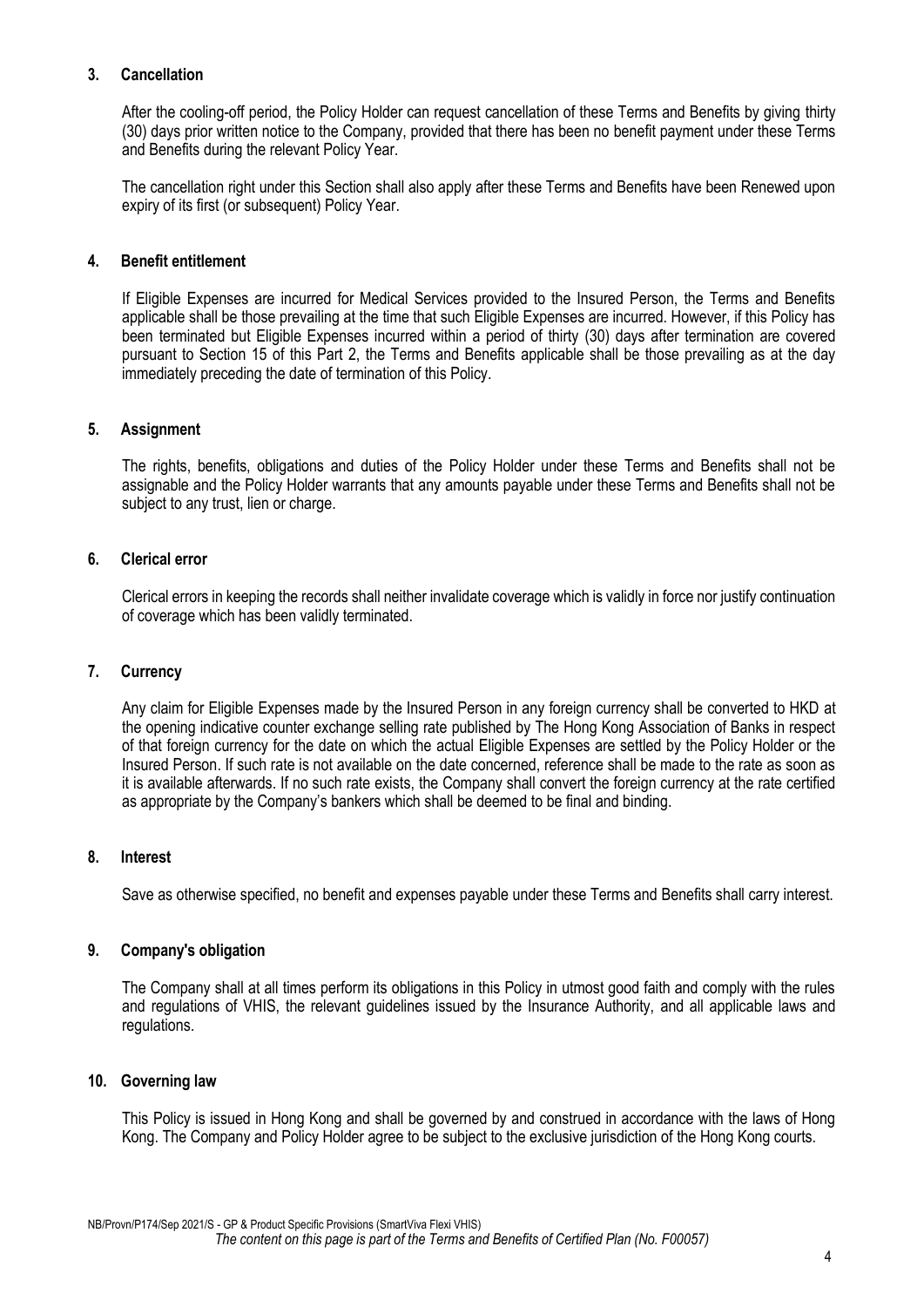## **11. Dispute resolution**

If any dispute, controversy or disagreement arises out of this Policy, including matters relating to the validity, invalidity, breach or termination of this Policy, the Company and Policy Holder shall use their endeavours to resolve it amicably, failing which, the matter may (but is not obliged to) be referred to any form of alternative dispute resolution, including but not limited to mediation or arbitration, as may be agreed between the Company and the Policy Holder, before it is referred to a Hong Kong court.

Each party shall bear its own costs of using services under alternative dispute resolution.

#### **12. Liability**

The Company shall not accept any liability under this Policy unless the terms of this Policy relating to anything to be done or not to be done are duly observed and complied with by the Policy Holder and the Insured Person, and the information and representations made in the Application and declaration are correct. Notwithstanding the above, the Company shall not disclaim liability unless any non-observance or non-compliance with the terms of this Policy, or the inaccuracy of the information and representations made in the Application and declaration, shall materially and adversely affect the interests of the Company.

## **13. Misstatement of personal information**

Without prejudice to the Company's right to declare this Policy void in the case of misrepresentation on health related information or fraud as provided in Section 14 of this Part 2, if the non-health related information of the Insured Person that may impact the risk assessment by the Company (including but not limited to Age, sex or smoking habit) is misstated in the Application or in any subsequent information or document submitted to the Company for the purpose of the application, including any updates of and changes to such requisite information (if so requested by the Company under Section 8 of Part 1), the Company may adjust the premium, for the past, current or future Policy Years, on the basis of the correct information. Where additional premium is required, no benefits shall be payable unless the additional premium has been paid. If the additional required premium is not paid within a grace period of thirty-one (31) days after the due date as notified by the Company to the Policy Holder, the Company shall have the right to terminate this Policy with effect from such due date, in which case Section 15 of this Part 2 shall apply. Where there has been an overpayment of premium by the Policy Holder, the Company shall refund the overpaid premium.

Where the Company, based on the correct information of the Insured Person and the Company's underwriting guidelines, considered that the application of the Insured Person should have been rejected, the Company shall have the right to declare this Policy void as from the Policy Effective Date and notify the Policy Holder that no cover shall be provided for the Insured Person. In such circumstances, the Company shall have -

- (a) the right to demand refund of the benefits previously paid; and
- (b) the obligation to refund the premium received,

in each case for the current Policy Year and the previous Policy Years in which this Policy was in force, subject to a reasonable administration charge payable to the Company. This refund arrangement shall be the same as that in Section 14 of this Part 2.

#### **14. Misrepresentation or fraud**

The Company has the right to declare this Policy void as from the Policy Effective Date and notify the Policy Holder that no cover shall be provided for the Insured Person in case of any of the following events -

(a) any material fact relating to the health related information of the Insured Person which may impact the risk assessment by the Company is incorrectly stated in, or omitted from, the Application or any statement or declaration made for or by the Insured Person in the Application or in any subsequent information or document submitted to the Company for the purpose of the application, including any updates of and changes to such requisite information (if so requested by the Company under Section 8 of Part 1). The circumstances that a fact shall be considered "material" include, but not limited to, the situation where the disclosure of such fact as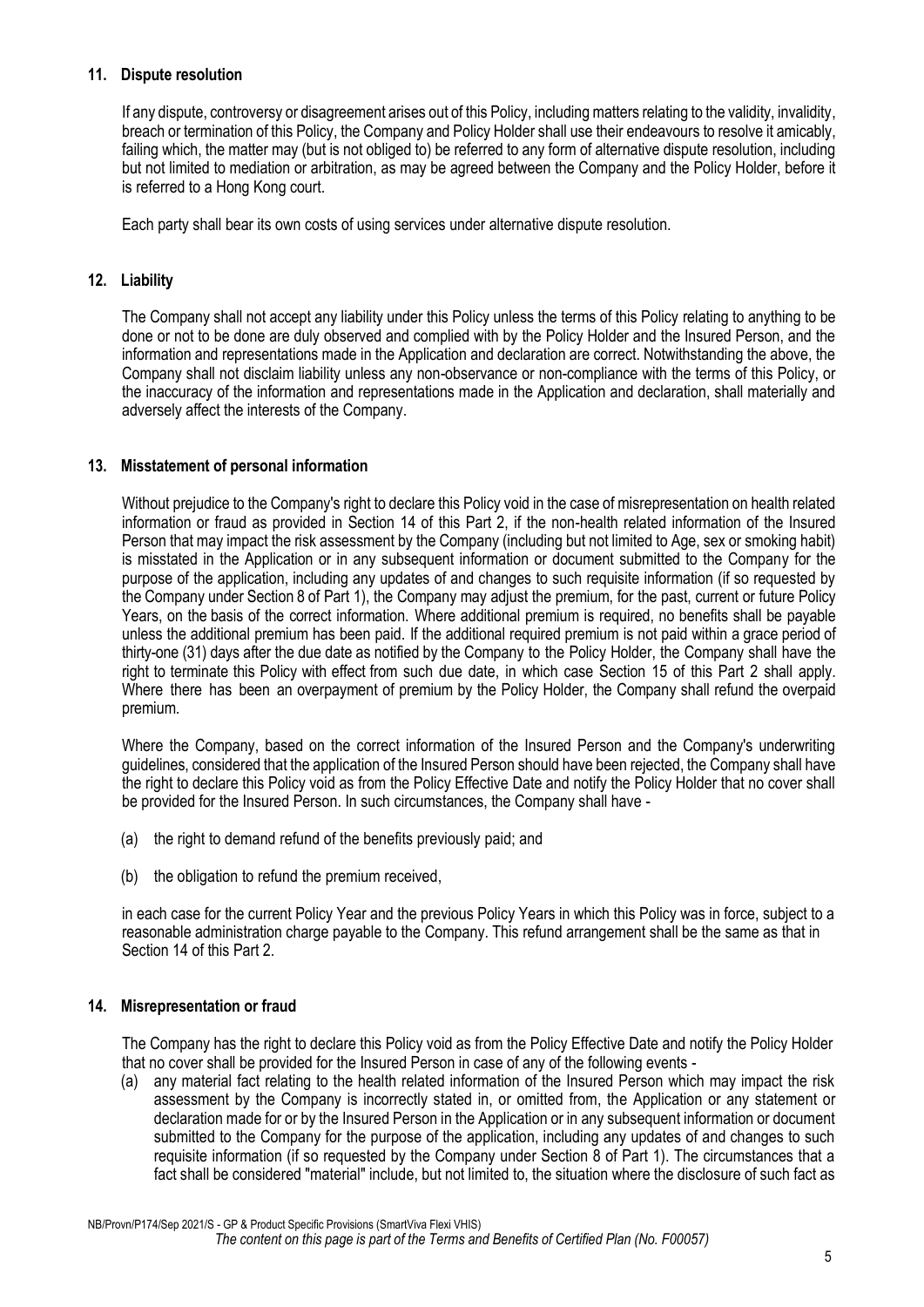required by the Company would have affected the underwriting decision of the Company, such that the Company would have imposed Premium Loading, included Case-based Exclusion(s), or rejected the application. For the avoidance of doubt, this paragraph (a) shall not apply to non-health related information of the Insured Person, which shall be governed by Section 13 of this Part 2; or

(b) any Application or claim submitted is fraudulent or where a fraudulent representation is made.

The burden of proving (a) and (b) shall rest with the Company. The Company shall have the duty to make all necessary inquiries on all facts which are material to the Company for underwriting purpose as provided in Section 8 or 9 of Part 1.

In the event of (a), the Company shall have -

- (i) the right to demand refund of the benefits previously paid; and (ii) the obligation to refund the premium received.
- the obligation to refund the premium received,

in each case for the current Policy Year and the previous Policy Years in which this Policy was in force, subject to a reasonable administration charge payable to the Company.

In the event of (b), the Company shall have -

- (iii) the right to demand refund of the benefits previously paid; and
- (iv) the right not to refund the premium received.

#### **15. Termination of Policy**

This Policy shall be automatically terminated on the earliest of the followings -

- (a) where this Policy is terminated due to non-payment of premiums after the grace period as specified in Section 13 of this Part 2 or Section 3 of Part 3;
- (b) the day immediately following the death of the Insured Person; or
- (c) the Company has ceased to have the requisite authorisation under the Insurance Ordinance to write or continue to write this Policy;

If this Policy is terminated pursuant to this Section 15, the termination shall be effective at 00:00 hours of the effective date of termination.

Immediately following the termination of this Policy, insurance coverage under this Policy shall cease to be in force. No premium paid for the current Policy Year and previous Policy Years shall be refunded, unless specified otherwise.

Where this Policy is terminated pursuant to (a), the effective date of termination shall be the date that the unpaid premium is first due.

Where this Policy is terminated pursuant to (b) or (c), the Company shall refund the relevant premium paid for the current Policy Year on a pro rata basis.

This Policy shall also be terminated if the Policy Holder decides to cancel this Policy or not to renew this Policy in accordance with Section 3 of this Part 2 or Section 1 of Part 4, as the case may be, by giving the requisite written notice to the Company. If this Policy is terminated under Section 3 of this Part 2, the effective date of termination shall be the date as stated in the cancellation notice given by the Policy Holder. However, such date shall not be within or earlier than the notice period as required by Section 3 of this Part 2 for the cancellation. If this Policy is not renewed under Section 1 of Part 4, the effective date of termination shall be the renewal date immediately following the expiry of the Policy Year during which this Policy remains valid.

If this Policy is terminated under (a) or (c) of this Section 15, in the case where the Insured Person is being Confined or is undergoing Prescribed Non-surgical Cancer Treatment for a Disability suffered before such termination, then, with respect to the Confinement or treatment in relation to the same Disability, Eligible Expenses incurred shall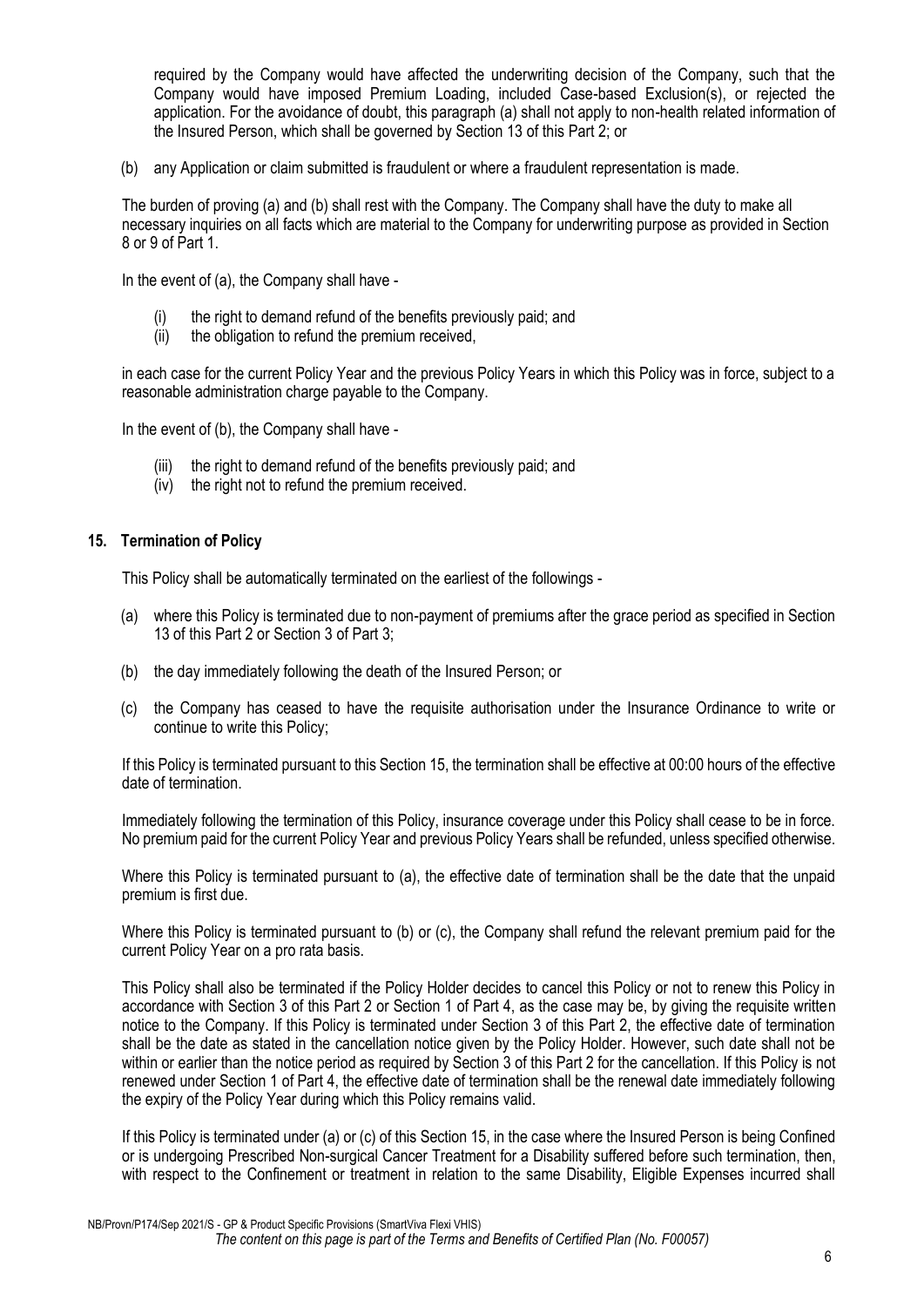continue to be covered under this Policy until (i) the Insured Person is discharged or the treatment is completed or (ii) thirty (30) days after the termination of this Policy, whichever is the earlier. The Terms and Benefits applicable shall be those prevailing as at the day immediately preceding the date of termination of this Policy. The Company shall have the right to deduct any outstanding premium under Section 13 of this Part 2 from any benefit payment.

For the avoidance of doubt, where this Policy includes other additional benefits beyond those under the Terms and Benefits of this Certified Plan, removal or downgrading of any such other additional benefits by the Company shall not adversely affect -

- (d) the Terms and Benefits of this Certified Plan which shall continue to be in full force and effect; and
- (e) the continuity of these Terms and Benefits, and shall not adversely affect the Company's compliance with the licensing requirement in order to continue to write these Terms and Benefits.

## **16. Notices to Company**

All notices which the Company requires the Policy Holder to give shall be in writing, or in other forms acceptable by the Company, addressed to the Company.

## **17. Notices from Company**

Any notice to be given under this Policy shall be sent by post to the latest address of the Policy Holder as notified to the Company, or sent by email to the latest email address of the Policy Holder as notified to the Company. Any notice so served shall be deemed to have been duly received by the Policy Holder as follows -

- (a) if sent by post, two (2) working days after posting; or
- (b) if sent by email, on the date and time transmitted.

#### **18. Other insurance coverage**

If the Policy Holder has taken out other insurance coverage besides this Certified Plan, the Policy Holder shall have the right to claim under any such other insurance coverage or this Certified Plan. However, if the Policy Holder or the Insured Person has already recovered all or part of the expenses from any such other insurance coverage, the Company shall only be liable for such amount of Eligible Expense, if any, which is not compensated by any such other insurance coverage.

#### **19. Ownership and discharge under this Policy**

The Company shall treat the Policy Holder as the absolute owner of this Policy and shall not recognise any equitable or other interest of any other party in this Policy. The payment of any benefits hereunder to the Policy Holder shall be deemed to be full and effective discharge of the Company's obligations in respect of such payment under this Policy.

#### **20. Change of ownership of the Policy**

Subject to the approval of the Company at its discretion, the Policy Holder may transfer the ownership of this Policy by completing the prescribed form and sending it to the Company. The Company shall consider application of transfer of ownership at the time of Policy renewal without any administration charge on the Policy Holder or transferee. The change of ownership shall not be effective until the Company has approved the change and notified in writing to the Policy Holder and transferee. From the effective date of the change of ownership, the transferee shall be treated as the Policy Holder, and the absolute owner of this Policy as described in Section 19 of this Part 2 and be responsible for the payment of the premiums, including any outstanding premiums.

The Company shall not reject any application by the Policy Holder for the transfer of ownership to -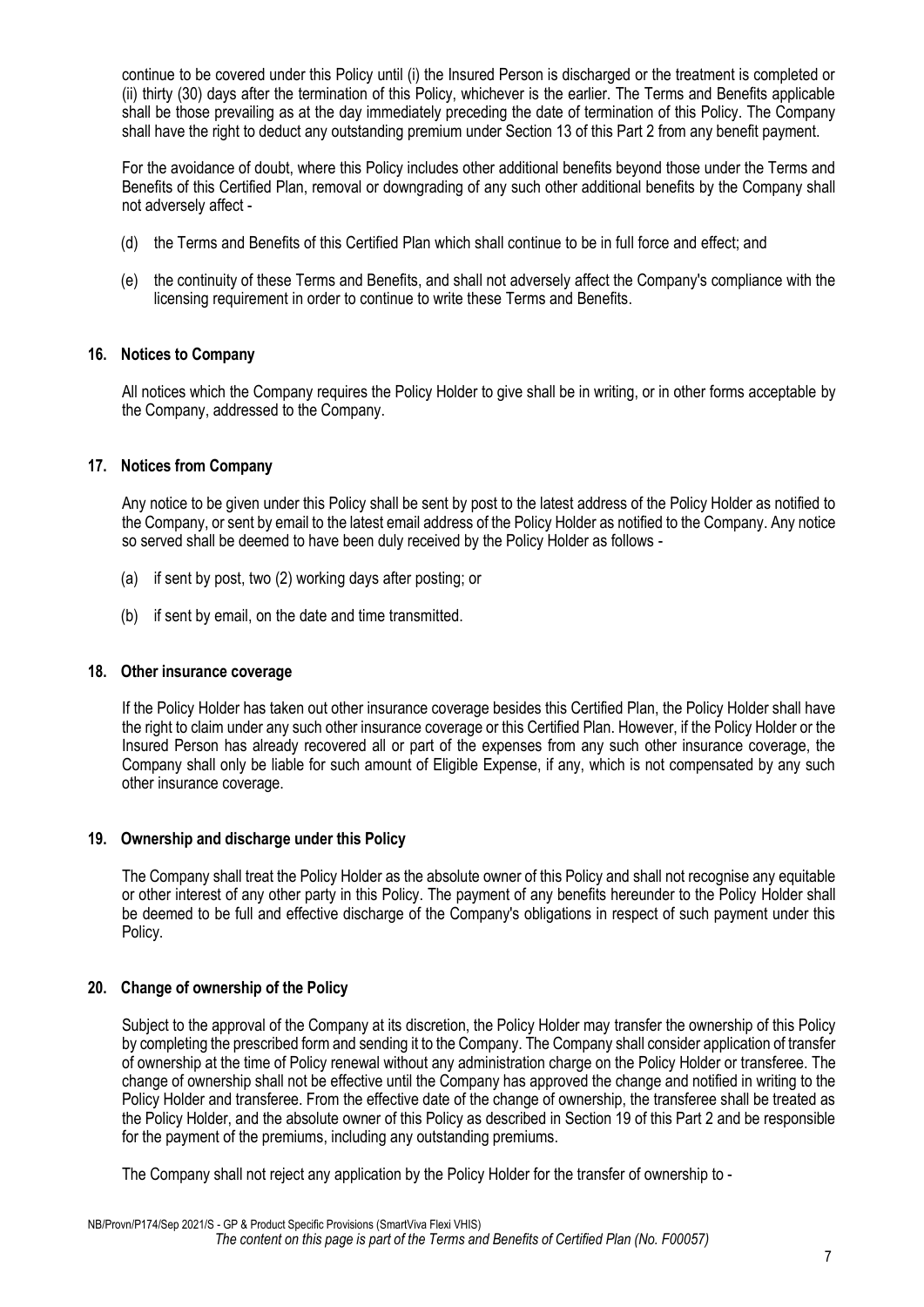- (a) the Insured Person if he has reached the Age of eighteen (18) years;
- (b) the parent or the Guardian of the Insured Person if he is a Minor; or
- (c) any person whose familial relationship with the Insured Person is accepted by the Company according to its prevailing underwriting practices which are readily accessible by the Policy Holder.

## **21. Death of Policy Holder**

The Policy Holder may nominate a person to be the successive Policy Holder of this Policy in the event of his death. If the Policy Holder dies, but has not named a successive Policy Holder for this Policy or the named successive Policy Holder refuses the transfer, the ownership of this Policy shall be transferred to -

- (a) the Insured Person if he has reached the Age of eighteen (18) years; or
- (b) the parent or the Guardian if the Insured Person is a Minor. If the parent or the Guardian refuses the transfer, the ownership of this Policy shall be transferred to the administrator or executor of the Policy Holder's estate.

The transfer of ownership of this Policy in accordance with the above paragraph shall be conditional upon the Company having received satisfactory evidence of the Policy Holder's death.

## **22. Rights of third parties**

Any person or entity who is not a party to this Policy shall have no rights under the Contracts (Rights of Third Parties) Ordinance (Cap. 623 of the Laws of Hong Kong) to enforce any terms of this Policy.

## **23. Subrogation**

After the Company has paid a benefit under this Policy, the Company shall have the right to proceed at its own expense in the name of the Policy Holder and/or the Insured Person against any third party who may be responsible for events giving rise to such benefit claim under this Policy. Any amount recovered from any such third party shall belong to the Company to the extent of the amount of benefits which has been paid by the Company in respect of the relevant benefit claim under this Policy. The Policy Holder and/or the Insured Person must provide full details in his possession or within his knowledge on the fault of the third party and fully cooperate with the Company in the recovery action. For the avoidance of doubt, the above subrogation right shall only apply if the third party is not the Policy Holder or the Insured Person.

#### **24. Suits against third parties**

Nothing in this Policy shall oblige the Company to join, respond to or defend (or indemnify in respect of the costs for) any suit or alternative dispute resolution process for damages for any cause or reason which may be instituted by the Policy Holder or the Insured Person against any Registered Medical Practitioner, Hospital or healthcare services provider, including but not limited to any suit or alternative dispute resolution process for negligence, malpractice or professional misconduct or any other causes in relation to or arising out of the medical investigation or treatment of the Disability of the Insured Person under the terms of this Policy.

## **25. Waiver**

No waiver by any party of any breach by any other party of any provisions of this Policy shall be deemed to be a waiver of any subsequent breach of that or any other provision of this Policy, and any forbearance or delay by any party in exercising any of its rights under this Policy shall not be construed as a waiver of such rights. Any waiver shall not take effect unless it is expressly agreed, and the rights and obligations of the Company and Policy Holder under this Policy shall remain in full force and effect except and only to the extent that they are waived.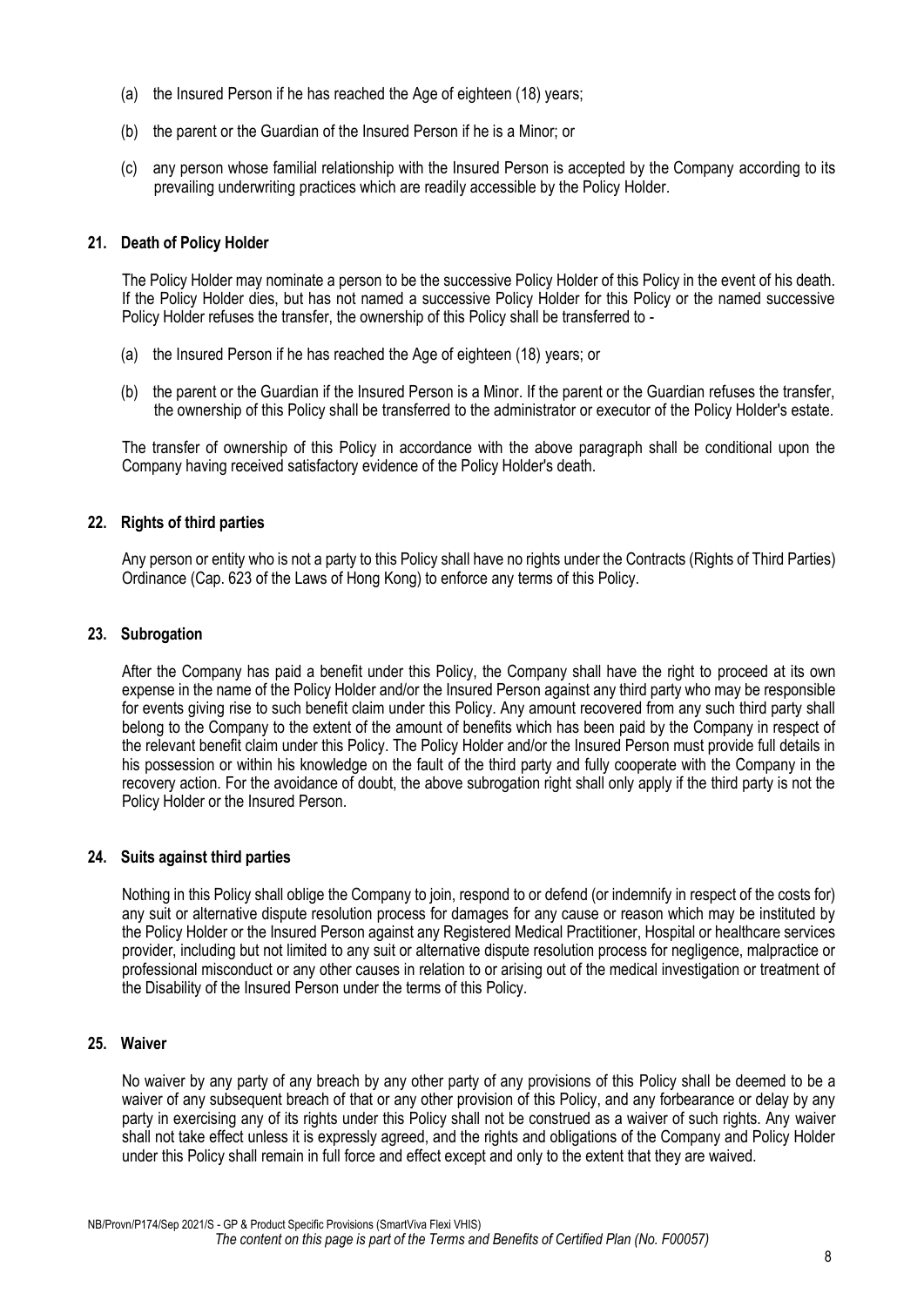## **26. Compliance with law**

If this Policy is or becomes illegal under the law applicable to the Policy Holder or the Insured Person, the Company shall have the right to terminate this Policy from the date it becomes illegal and the Company shall refund the relevant premium paid for the Policy Year in which this Policy is terminated, on a pro rata basis.

## **27. Personal data privacy**

The Company shall comply with the Personal Data (Privacy) Ordinance (Cap. 486 of the Laws of Hong Kong) and the related codes, guidelines and circulars.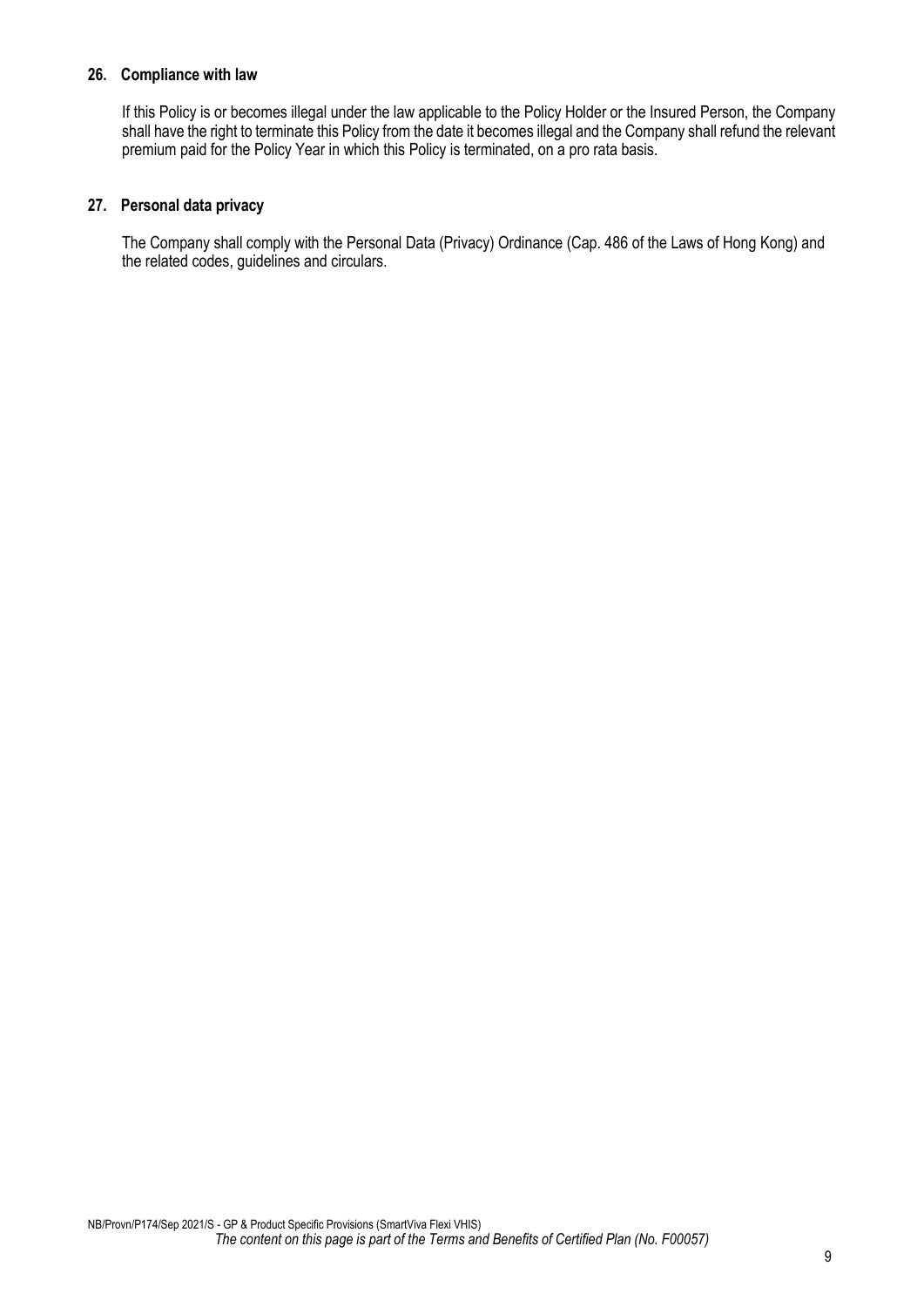## <span id="page-10-0"></span>**1. Premium payable**

The premium payable for these Terms and Benefits shall only include -

- (a) the Standard Premium according to the prevailing Standard Premium schedule adopted by the Company; and
- (b) the Premium Loading, if applicable.

#### **2. Payment of premiums**

The amount of premium payable is specified in the Policy Schedule and/or the notification of Renewal as specified in Section 3 of Part 4. The premium, whether paid for a Policy Year or by instalment as agreed by the Company, shall be paid in advance when due before any benefits shall be paid. Premium once paid shall not be refundable, unless otherwise specified in this Policy.

Premium due dates, Renewal Dates and Policy Years are determined with reference to the Policy Effective Date as stated in the Policy Schedule and/or the notification of Renewal as specified in Section 3 of Part 4. The first premium is due on the Policy Effective Date.

## **3. Grace period**

The Company shall allow a grace period of thirty-one (31) days after the premium due date for payment of each premium. This Policy shall continue to be in effect during the grace period but no benefits shall be payable unless the premium is paid. If the premium is still unpaid in full at the expiration of the grace period, this Policy shall be terminated immediately on the date on which the unpaid premium is first due.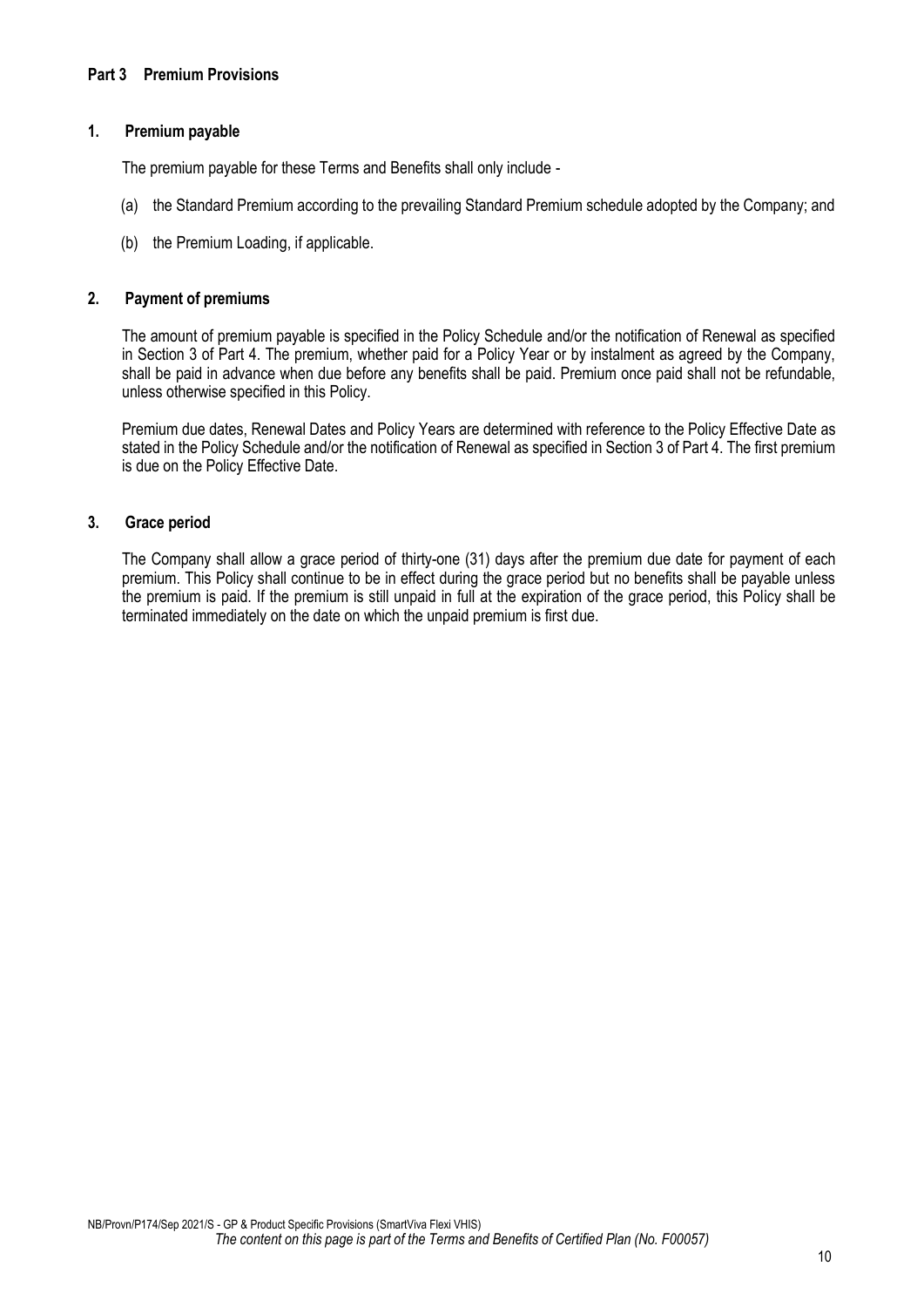## <span id="page-11-0"></span>**Part 4 Renewal Provisions**

These Terms and Benefits shall be effective from the Policy Effective Date in consideration of the payment of premium and is Renewable for each Policy Year in accordance with the terms of this Part 4. Renewal is guaranteed during the lifetime of the Insured Person.

## **1. Renewal**

The Company shall Renew these Terms and Benefits in accordance with (a) to (c) below –

- (a) Unless the Company has ceased to have the requisite authorisation under the Insurance Ordinance to write these Terms and Benefits, or has ceased to maintain its registration with the Government as a VHIS provider, or the Policy Holder decides not to Renew these Terms and Benefits by giving the Company not less than thirty (30) days prior notice in writing in accordance with Section 3 of Part 2, Renewal shall be arranged automatically with the Terms and Benefits no less favourable than the latest version of the Standard Plan Terms and Benefits published by the Government at the time of Renewal, save for the exceptions in Section 7 of Part 1, Sections 1(b) and 5 of Part 6 and any other exceptions as may be approved by the Government from time to time.
- (b) At the time of Renewal, if the Company shall cease or has ceased to maintain its registration with the Government as a VHIS provider while maintaining the requisite authorisation under the Insurance Ordinance to write these Terms and Benefits, Renewal shall be arranged automatically with the Terms and Benefits no less favourable than the latest version of the Standard Plan Terms and Benefits published by the Government at the time when the Company ceased to maintain its registration as a VHIS provider, save for the exceptions in Section 7 of Part 1, Sections 1(b) and 5 of Part 6 and any other exceptions as may be approved by the Government from time to time.
- (c) After the Company has ceased to maintain its registration with the Government, if the Company subsequently re-registers with the Government as a VHIS provider, then at the Renewal Date coinciding with or immediately following such re-registration, these Terms and Benefits shall be Renewed with the Terms and Benefits no less favourable than the latest version of the Standard Plan Terms and Benefits published by the Government at the time of the Renewal, save for the exceptions in Section 7 of Part 1, Sections 1(b) and 5 of Part 6 and any other exceptions as may be approved by the Government from time to time.

At the time of Renewal under (a) to (c) above (as the case may be), any other revision of these Terms and Benefits by the Company shall be made on an overall Portfolio basis and shall not have the effect of contravening (a), (b) or (c) above (as applicable) or reducing the benefit limits or increasing the Coinsurance or Deductible of these Terms and Benefits which are applicable prior to Renewal.

#### **2. Adjustment of premium**

Irrespective of whether the Company revises these Terms and Benefits upon Renewal, the Company shall have the right to adjust the Standard Premium according to the prevailing Standard Premium schedule adopted by the Company on an overall Portfolio basis. For the avoidance of doubt, if the Premium Loading is set as a percentage of the Standard Premium (i.e. rate of Premium Loading), the amount of Premium Loading payable shall be automatically adjusted according to the change in Standard Premium.

During each Policy Year and upon Renewal, the Company shall not impose any additional rate of Premium Loading (or any additional amount of Premium Loading if the Premium Loading is set in monetary terms rather than as a percentage of the Standard Premium) or Case-based Exclusion(s) on the Insured Person by reason of any change in the Insured Person's health conditions.

#### **3. Notification of Renewal**

Irrespective of whether the Company revises these Terms and Benefits upon Renewal, the Company shall in accordance with the terms of this Section 3 give the Policy Holder a written notice of the revised Terms and Benefits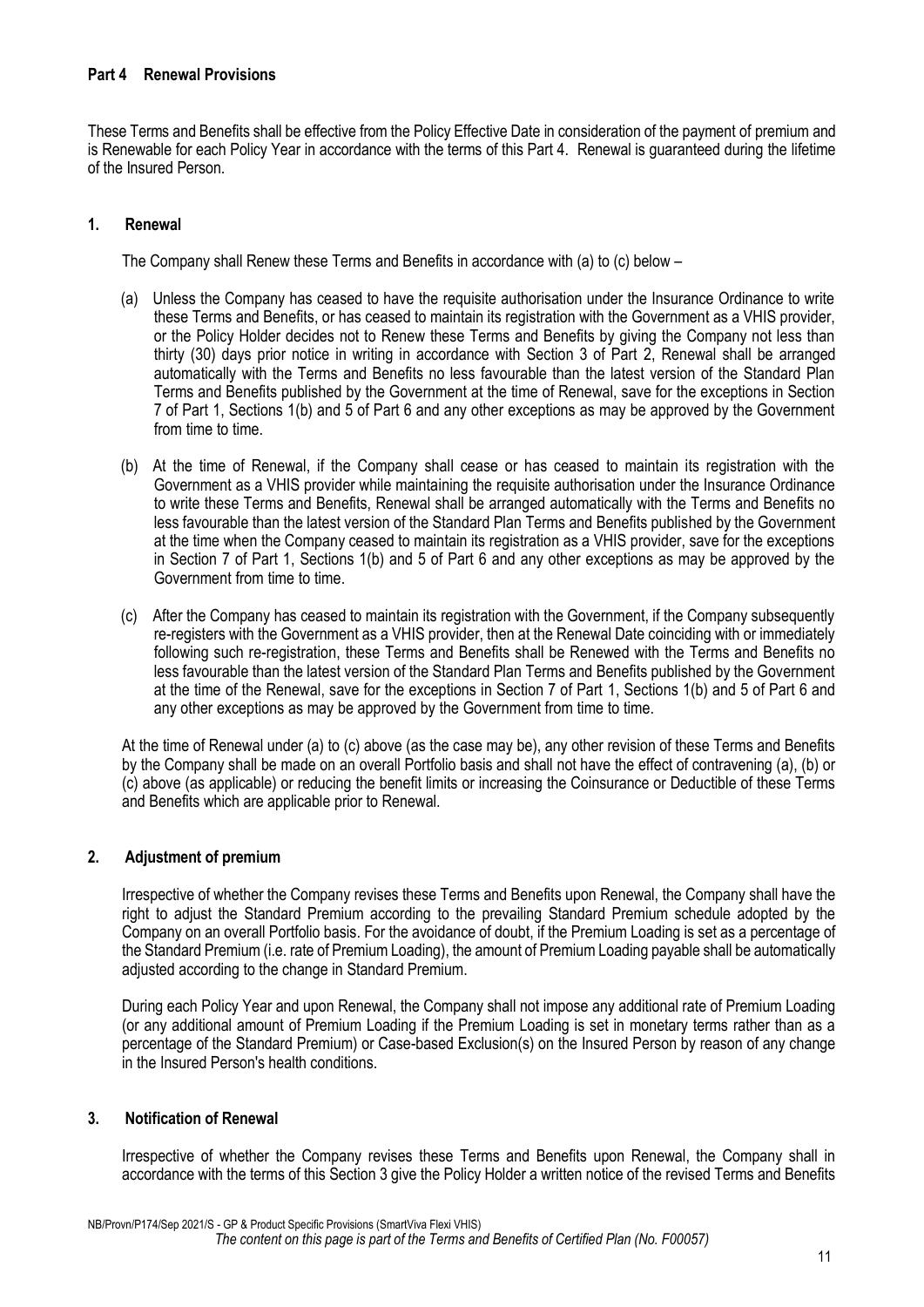to the Policy Holder of not less than thirty (30) days prior to the Renewal Date.

The written notice shall specify the premium for Renewal and Renewal Date. If the Company revises these Terms and Benefits upon Renewal, the Company shall make available the revised Terms and Benefits to the Policy Holder together with the written notice. The revised Terms and Benefits and premium for Renewal shall take effect on the Renewal Date.

## **4. No re-underwriting except in limited circumstances**

While these Terms and Benefits are in force, the Company shall not have the right to re-underwrite these Terms and Benefits irrespective of any change in health conditions of the Insured Person after the Policy Issuance Date or the Policy Effective Date, whichever is the earlier.

The Company shall not have the right to re-underwrite these Terms and Benefits irrespective of any change in these Terms and Benefits (as permitted under Section 1 of this Part 4). This restriction applies to any change including but not limited to where there is any upgrade or downgrade of any benefits, or any addition or removal of any benefits, as permitted under these Terms and Benefits, regardless of where they are set out in these Terms and Benefits.

The Company shall have the right to re-underwrite these Terms and Benefits only under the following circumstances -

- (a) Where the Policy Holder requests the Company to re-underwrite these Terms and Benefits at the time of Renewal for reduction in Premium Loading or removal of Case-based Exclusion(s) according to the Company's underwriting practices. For the avoidance of doubt, the Company shall not have the right to terminate or not to Renew these Terms and Benefits if any of the aforesaid requests is rejected by the Company or the reunderwriting result is not accepted by the Policy Holder;
- (b) At any time where the Policy Holder requests to subscribe additional benefits (if any) or switch to another insurance plan which provides upgrade or addition of benefits (in which cases the re-underwriting shall be limited to such upgrade or additional benefits).
	- (i) However, at any time where the Policy Holder requests to unsubscribe the additional benefits (if any) in these Terms and Benefits, or switch to another insurance plan which provides downgrade or reduction of benefits, the Company shall not have the right to re-underwrite these Terms and Benefits but shall have the discretion to accept or reject the request according to its prevailing practices in handling similar requests; and
	- (ii) The Company shall not have the right to terminate or not to Renew these Terms and Benefits if any of the aforesaid requests is rejected by the Company or the re-underwriting result is not accepted by the Policy Holder;
- (c) Where there is change in the Place of Residence of the Insured Person

At Renewal, the Company shall have the right to re-underwrite these Terms and Benefits due to a change in the Place of Residence of the Insured Person provided that -

- (i) The Company has taken into account the Place of Residence of the Insured Person in underwriting these Terms and Benefits before its inception;
- (ii) The Company has specifically informed the Policy Holder of the consideration at the time of submission of Application of these Terms and Benefits and that any change in the Place of Residence could lead to re-underwriting upon Renewal;
- (iii) The Company has maintained underwriting practices which show unambiguously how changes in the Place of Residence will affect the underwriting result, and the underwriting practices are readily accessible by the Policy Holder;
- (iv) The Company shall carry out the re-underwriting solely in respect of the said changes (i.e. the change in the Place of Residence of the Insured Person); and
- (v) The re-underwriting result may be more advantageous or adverse to the Policy Holder and the Insured Person.

For the purpose of this paragraph (c), the Company shall have the obligation to request the Policy Holder to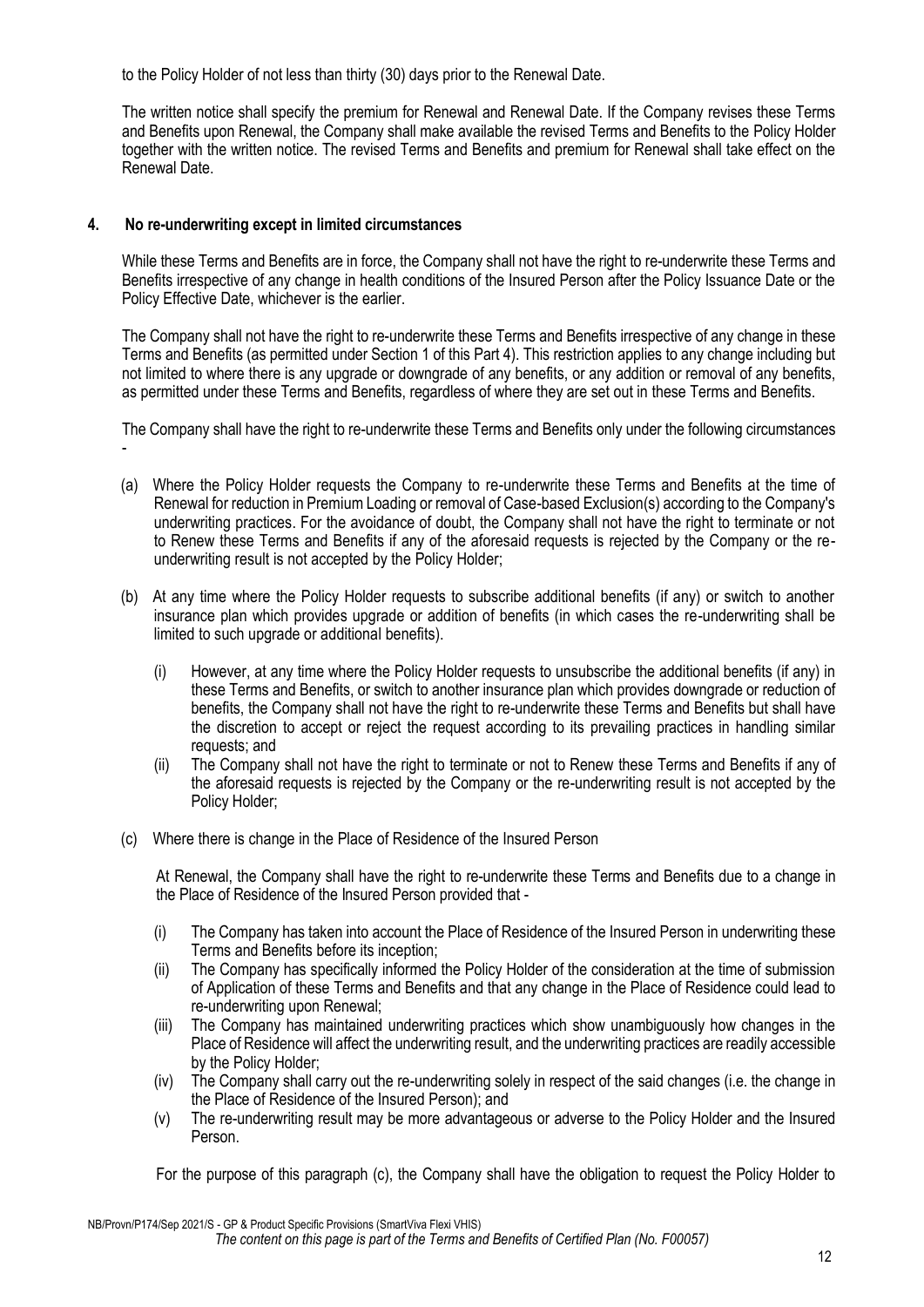inform the Company of any change in the Place of Residence of the Insured Person, which means that as at the Renewal Date his Place of Residence differs from that as at the last Renewal Date (or the Policy Effective Date in the event of first Renewal). After receiving the request, the Policy Holder shall have the obligation to inform the Company of such a change.

The Company and Policy Holder acknowledge that -

- (d) if under the terms of this Part 4, the Company has the right, or is required, to re-underwrite these Terms and Benefits based on certain factors at Renewal, the Company shall, in accordance with the terms of this Part 4 and its prevailing underwriting guidelines, take into account only such relevant factors to carry out the reunderwriting; and
- (e) as a result of re-underwriting, these Terms and Benefits may be terminated, new Premium Loading may be applied, existing Premium Loading may be adjusted upwards or downwards, new Case-based Exclusion(s) may be applied, and existing Case-based Exclusion(s) may be revised or removed.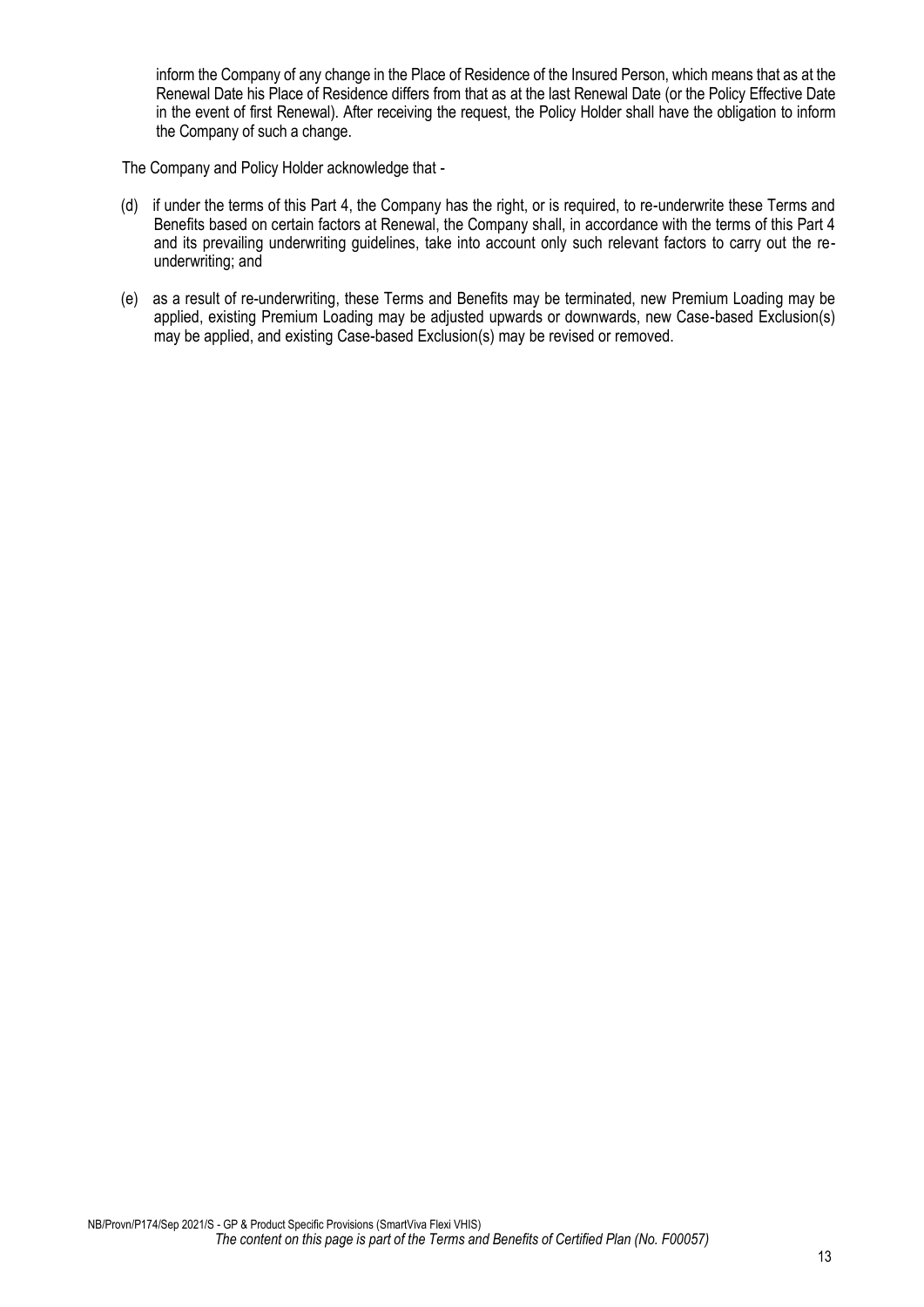## <span id="page-14-0"></span>**1. Submission of claims**

All claims incurred in respect of these Terms and Benefits shall be submitted to the Company within ninety (90) days after the date on which the Insured Person is discharged from the Hospital, or (where there is no Confinement) the date on which the relevant Medical Service is performed and completed. For this purpose, a claim shall be deemed not valid or complete and benefit shall not be payable unless -

- (a) all original receipts and/or original itemised bills together with the diagnosis, type of treatment, procedure, test or service provided shall have been submitted to the Company; and
- (b) all relevant information, certificates, reports, evidence, referral letter and other data or materials as reasonably required by the Company shall have been furnished to the Company for processing of such claim.

The Policy Holder shall notify the Company if claims cannot be submitted within the above timeframe, otherwise the Company shall have the right to reject claims submitted after the above timeframe.

All certificates, information and evidence that are reasonably required by the Company and which can be reasonably provided by the Policy Holder shall be furnished at the expenses of the Policy Holder. The Company shall bear all expenses incurred in obtaining further certificates, information and evidence for the purposes of verification of the claim after the Policy Holder has submitted all required information pursuant to (a) and (b) above.

#### **2. Claimable amount estimate**

Before the Insured Person receives a Medical Service, the Policy Holder may request the Company to provide an estimate on the amount that may be claimed under these Terms and Benefits. The Policy Holder shall provide the Company with the estimated fees to be incurred as furnished by the Hospital and/or attending Registered Medical Practitioner as required by the laws and regulations regulating the private healthcare facilities in Hong Kong at the time of request. Upon receiving the request, the Company shall inform the Policy Holder of the claimable amount estimate under these Terms and Benefits based on the estimation furnished by the Hospital and/or attending Registered Medical Practitioner. The Company's estimate is for reference only, and the actual amount claimable by the Policy Holder shall be subject to the final expenses as evidenced in (a) and (b) of Section 1 of this Part 5.

#### **3. Legal action**

No legal action shall be brought by the Policy Holder to recover any claim amount payable under these Terms and Benefits within the first sixty (60) days from which all proof of claims as required by these Terms and Benefits has been received by the Company.

#### **4. Medical examination**

Where a claim occurs, the Company shall have the right to require the Insured Person to be examined by a Registered Medical Practitioner appointed by the Company at the Company's cost.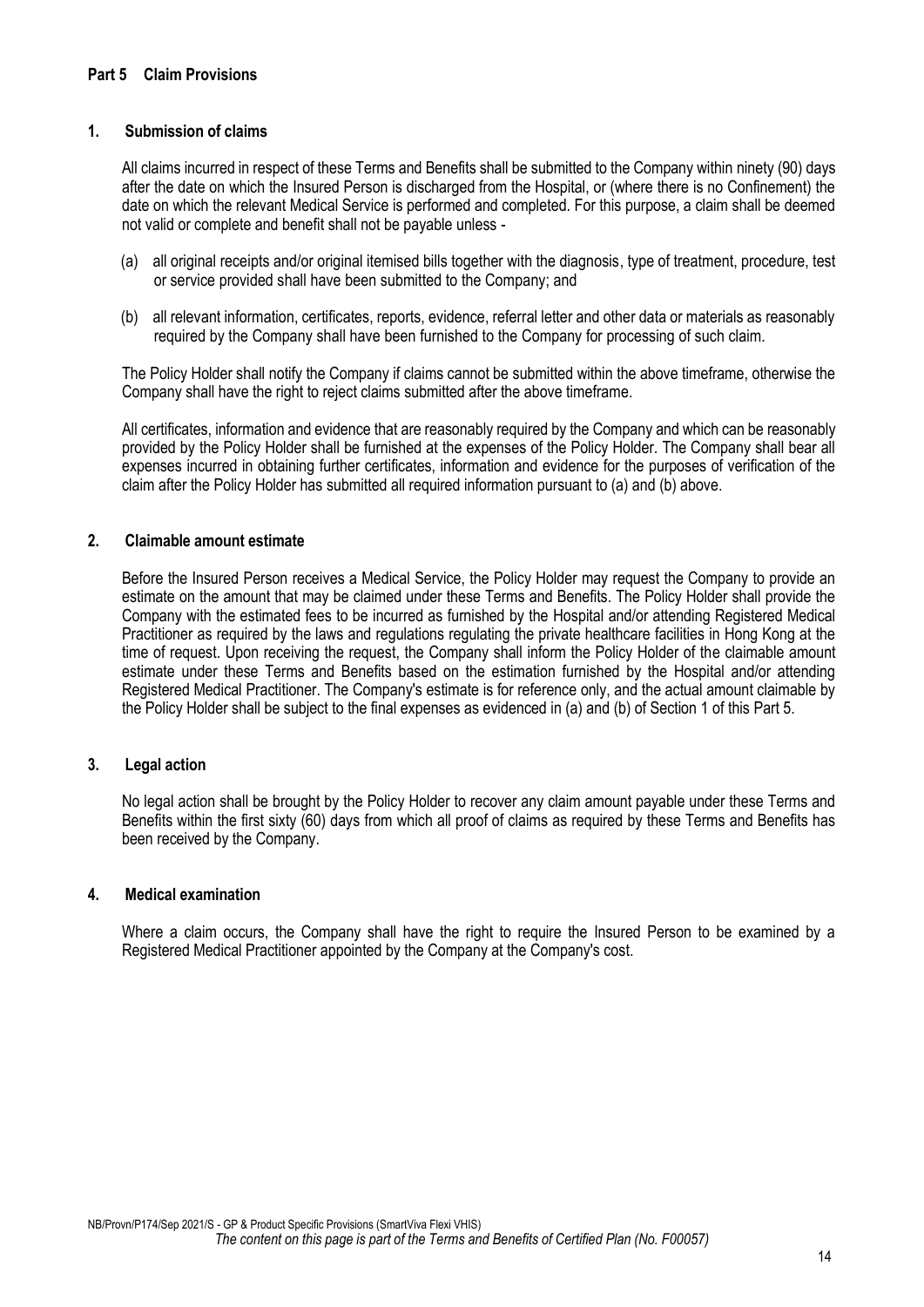## <span id="page-15-0"></span>**1. General**

#### **(a) Territorial scope of cover**

All benefits described in these Terms and Benefits are subject to the geographical limitation for benefit coverage as stated in Section 1 of Supplement 5 and the Benefit Schedule of these Terms and Benefits.

The above restrictions shall not apply to the terms and benefits within the scope of the Standard Plan Terms and Benefits. For the avoidance of doubt, the applicable Standard Plan Terms and Benefits shall be the version as is referred to under Sections 1(a), (b) or (c) of Part 4.

#### **(b) Lifetime Benefit Limit**

All benefits described in these Terms and Benefits are not subject to any Lifetime Benefit Limit.

#### **(c) Choice of healthcare services providers**

All benefits described in Section 3 of this Part 6, Section 2 of Supplement 1 and/or Section 3 of Supplement 3 of these Terms and Benefits are not subject to any restriction in the choice of healthcare services providers, including but not limited to Registered Medical Practitioner and Hospital.

The benefits described in Section 2 of Supplement 3 are subject to the restriction in the choice of healthcare services providers as stated in Section 2 of Supplement 3 and the Benefit Schedule of these Terms and Benefits. Such restriction shall not apply to the terms and benefits within the scope of the Standard Plan Terms and Benefits. For the avoidance of doubt, the applicable Standard Plan Terms and Benefits shall be the version as is referred to under Sections 1(a), (b) or (c) of Part 4.

## **(d) Choice of ward class**

The benefits described in these Terms and Benefits are subject to the restriction in the choice of ward class as stated in Section 3 of Supplement 5 and the Benefit Schedule of these Terms and Benefits.

The above restriction shall not apply to the terms and benefits within the scope of the Standard Plan Terms and Benefits. For the avoidance of doubt, the applicable Standard Plan Terms and Benefits shall be the version as is referred to under Sections 1(a), (b) or (c) of Part 4.

## **2. Coverage of Confinement and non-Confinement services**

Subject to these Terms and Benefits, if during the period while these Terms and Benefits are in force, the Insured Person, as a result of a Disability and upon the recommendation of a Registered Medical Practitioner,

- (a) is Confined in a Hospital; or
- (b) undergoes any Day Case Procedure, Prescribed Diagnostic Imaging Test, Prescribed Non-surgical Cancer Treatment, Emergency outpatient treatment for Accidents, Day Patient kidney dialysis or hospice and palliative care as described under Sections 2(c), (d) or (g) of Supplement 1 respectively,

the Company shall reimburse the Eligible Expenses which are Reasonable and Customary in accordance with benefit items under Section 3 of this Part 6 and Section 2 of Supplement 1.

For the avoidance of doubt, where an Insured Person is Confined in a Hospital but the Confinement is considered not Medically Necessary, the expenses incurred as a result of such Confinement shall not be regarded as Eligible Expenses for the purpose of (a) above. However, the Policy Holder shall still have the right to claim for the relevant Eligible Expenses incurred during such Confinement on Medical Services under (b) above.

The amount of Eligible Expenses payable under these Terms and Benefits shall not exceed the actual costs for Medical Services provided to the Insured Person, subject to the limits as stated in the Benefit Schedule.

For the avoidance of doubt, the benefits covered under these Terms and Benefits shall only be payable for Eligible Expenses incurred for Medical Services provided to the Insured Person. Expenses incurred for Medical Services provided to persons other than the Insured Person shall not be covered, unless otherwise specified.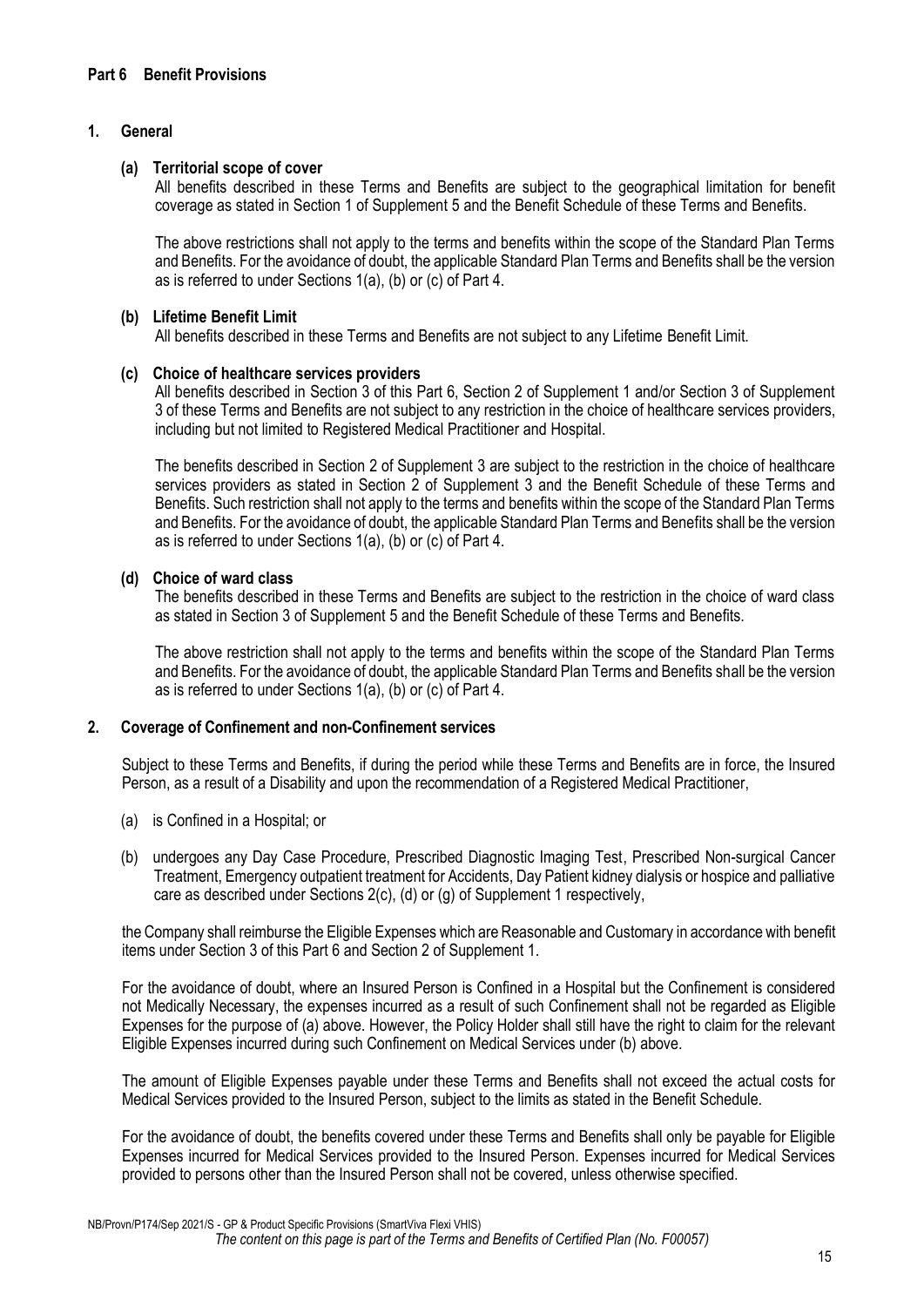## **3. Benefits covered**

Eligible Expenses covered under Section 2 of this Part 6 shall be payable according to the following benefit items -

## **(a) Room and board**

This benefit shall be payable for the Eligible Expenses charged by the Hospital on the cost of accommodation and meals where the Insured Person is Confined in a Hospital or undergoes any Day Case Procedure or Prescribed Non-surgical Cancer Treatment.

## **(b) Miscellaneous charges**

This benefit shall be payable for the Eligible Expenses charged on miscellaneous charges where the Insured Person is Confined in a Hospital or on the day he undergoes any Day Case Procedure for receiving Medical Services. These charges shall cover the followings -

- (i) Road ambulance service to and/or from the Hospital;
- (ii) Anaesthetic and oxygen administration;
- (iii) Administration charges for blood transfusion;
- (iv) Dressing and plaster casts;
- (v) Medicine and drug prescribed and consumed during Confinement or any Day Case Procedure;
- (vi) Medicine and drug prescribed upon discharge from Confinement or completion of Day Case Procedure for use up to the ensuing four (4) weeks;
- (vii) Additional surgical appliances, equipment and devices other than those inclusively paid under Section 3(h) of this Part 6, and implants, disposables and consumables used during surgical procedure;
- (viii) Medical disposables, consumables, equipment and devices;
- $(ix)$  Diagnostic imaging services, including ultrasound and X-ray, and their interpretation, other than Prescribed Diagnostic Imaging Tests which shall be covered under Section 3(i) of this Part 6;
- (x) Intravenous ("IV") infusions including IV fluids;
- (xi) Laboratory examinations and reports, including the pathological examination performed for the surgery or procedure during the Confinement or any Day Case Procedure;
- (xii) Rental of walking aids and wheelchair for Inpatients; and
- (xiii) Physiotherapy, occupational therapy and speech therapy during Confinement.

#### **(c) Attending doctor's visit fee**

If on any day of Confinement, the Insured Person is treated by a Registered Medical Practitioner, this benefit shall be payable for the Eligible Expenses charged by the attending Registered Medical Practitioner for such visit or consultation.

## **(d) Specialist's fee**

If on any day of Confinement, the Insured Person is treated by a Specialist (not being the attending Registered Medical Practitioner under Section 3(c) of this Part 6) as recommended in writing by the attending Registered Medical Practitioner, this benefit shall be payable for the Eligible Expenses charged by the Specialist for such visit or consultation.

#### **(e) Intensive care**

If on any day of Confinement, the Insured Person is admitted to an Intensive Care Unit, this benefit shall be payable for the Eligible Expenses charged on the intensive care services.

For the avoidance of doubt, the Eligible Expenses so incurred and payable under this benefit shall not be payable under Section 3(a) of this Part 6.

## **(f) Surgeon's fee**

This benefit shall be payable for the Eligible Expenses charged by the attending Surgeon on a surgical procedure performed during Confinement or in a setting for providing Medical Services to a Day Patient.

This benefit shall be payable according to the relevant surgical category and the categorisation of such surgical procedure under the Schedule of Surgical Procedures as categorised and reviewed from time to time by the Government. If a surgical procedure performed is not included in the Schedule of Surgical Procedures, the Company may reasonably determine its surgical category according to the gazette published by the Government or any other relevant publication or information including but not limited to the schedule of fees recognised by the government, relevant authorities and medical association in the locality where the surgical procedure is performed.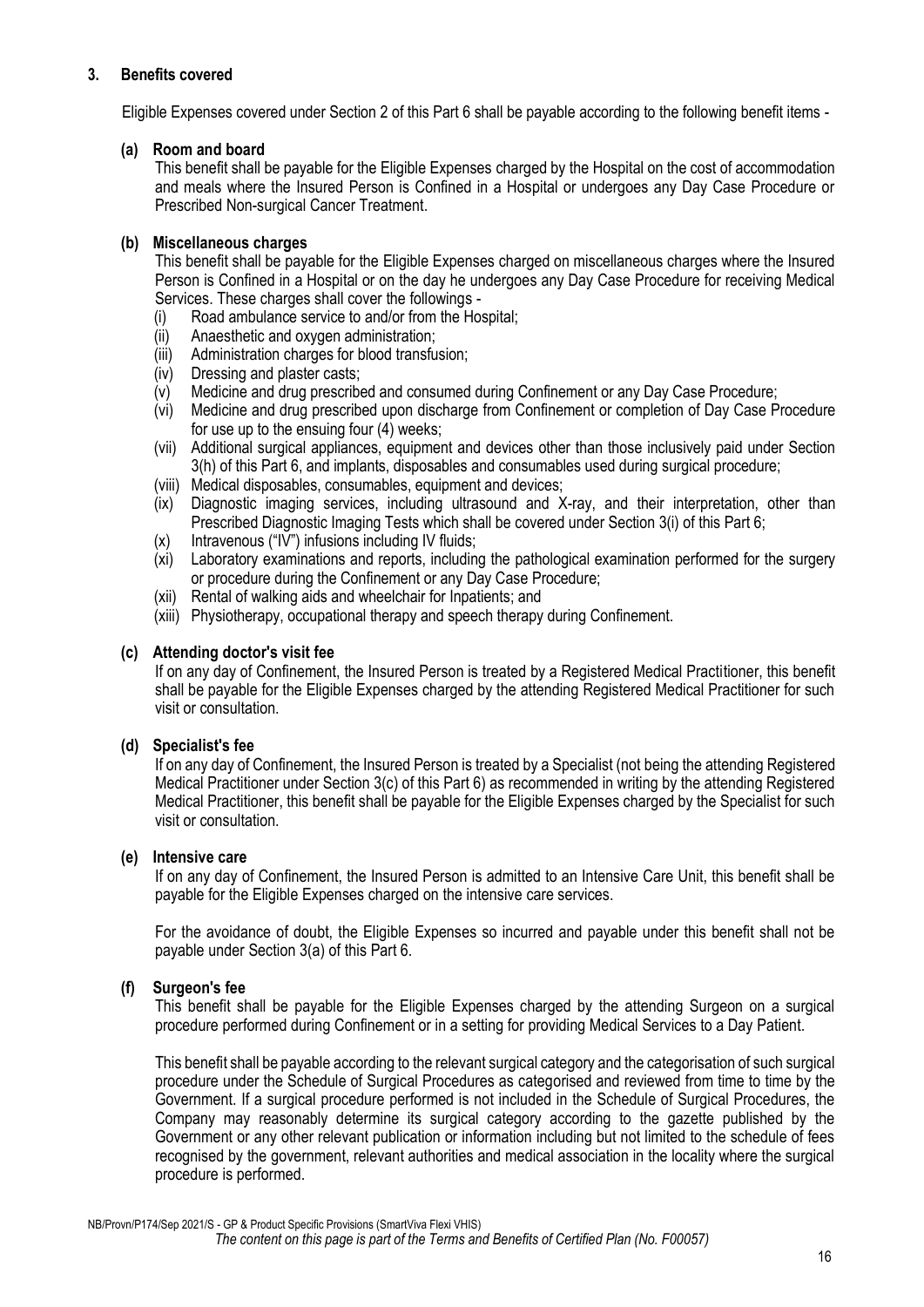## **(g) Anaesthetist's fee**

If Surgeon's fee is payable under Section 3(f) of this Part 6, this benefit shall be payable for the Eligible Expenses charged by the Anaesthetist in relation to the surgical procedure.

## **(h) Operating theatre charges**

If Surgeon's fee is payable under Section 3(f) of this Part 6, this benefit shall be payable for the Eligible Expenses charged for the use of operating theatre (including but not limited to a treatment room and a recovery room) during the surgical procedure.

For the avoidance of doubt, the Eligible Expenses for any additional surgical appliances, equipment and devices used in the operating theatre that are separately charged shall be payable under Section 3(b) of this Part 6.

## **(i) Prescribed Diagnostic Imaging Tests**

This benefit shall be payable for the Eligible Expenses charged on Prescribed Diagnostic Imaging Test performed during Confinement or in a setting for providing Medical Services to a Day Patient recommended in writing by the attending Registered Medical Practitioner for the investigation or treatment of a Disability.

## **(j) Prescribed Non-surgical Cancer Treatments**

This benefit shall be payable for the Eligible Expenses charged on the Prescribed Non-surgical Cancer Treatment performed during Confinement or in a setting for providing Medical Services to a Day Patient, outpatient consultation by a Specialist in treatment planning, and monitoring of prognosis and development during the course of Prescribed Non-surgical Cancer Treatment.

For the avoidance of doubt, the Eligible Expenses for the Prescribed Diagnostic Imaging Tests shall be payable under Section 3(i) of this Part 6.

## **(k) Pre- and post-Confinement/Day Case Procedure outpatient care**

This benefit shall be payable for the Eligible Expenses for -

- (i) outpatient visit or Emergency consultation resulting in a Confinement or Day Case Procedure (including but not limited to consultation, western medication prescribed or diagnostic test); and
- (ii) follow-up outpatient visit (including but not limited to consultation, western medication prescribed, dressings, physiotherapy, occupational therapy, speech therapy or diagnostic test) to, or recommended in writing by, the attending Registered Medical Practitioner, within the period stated in the Benefit Schedule after discharge from Hospital or the date of Day Case Procedure, provided that such outpatient visit is directly related to and as a result of the condition arising from the same cause (including any and all complications therefrom) necessitating such Confinement or Day Case Procedure.

For the purpose of (i) and (ii) above, Prescribed Diagnostic Imaging Tests and Prescribed Non-surgical Cancer Treatments shall be payable under Sections 3(i) and 3(j) of this Part 6 respectively.

## **(l) Psychiatric treatments**

This benefit shall be payable for the Eligible Expenses charged on the psychiatric treatments during Confinement in any area excluding the United States ("U.S.") as recommended by a Specialist. However, when Standard Plan Terms and Benefits are applicable for voluntary upgrade of ward class as stated in Section 3(b) of Supplement 5 of these Terms and Benefits, this benefit shall only be payable for the Eligible Expenses charged on the psychiatric treatments during Confinement in Hong Kong and the benefit limit as stated in the benefit schedule of the Standard Plan Terms and Benefits shall apply.

For the avoidance of doubt, under these Terms and Benefits (including the Standard Plan Terms and Benefits, if applicable), this benefit shall not be payable for psychiatric treatments received in the U.S..

This benefit shall be payable in lieu of other benefit items under Sections 3(a) to (k) of this Part 6. For the avoidance of doubt, where a Confinement is not solely for the purpose of psychiatric treatments, this benefit shall only be payable for the Eligible Expenses charged on the Medical Services related to psychiatric treatments. Where the Eligible Expenses involve both psychiatric and non-psychiatric treatments and apportionment of the expenses is not available, the expenses in entirety shall be payable under this benefit if the Confinement is initially for the purpose of psychiatric treatments. If the Confinement initially is not for the purpose of psychiatric treatment, the expenses in entirety shall be payable under Sections 3(a) to (k) above.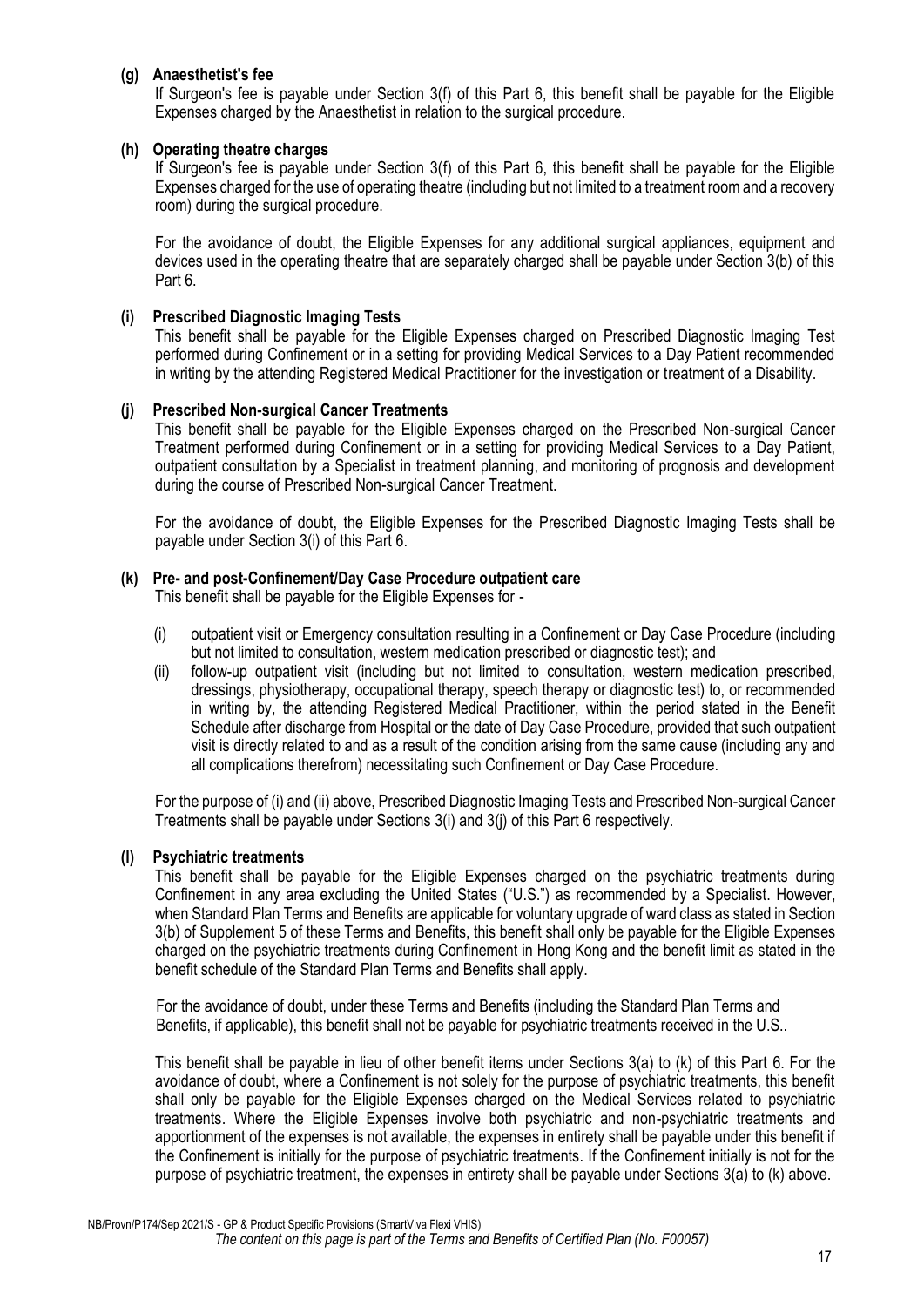## **4. Pre-existing Condition(s)**

Eligible Expenses arising from Pre-existing Condition(s) that are notified to the Company in the Application and subsequent information or document submitted to the Company for the purpose of the application, including any updates of and changes to such requisite information (if so requested by the Company under Section 8 of Part 1), subject to the Case-based Exclusion(s) (if any), shall be payable in accordance with these Terms and Benefits. The Company may impose Case-based Exclusion(s) to these Terms and Benefits by reason of a Pre-existing Condition or other factor that affects the insurability of the Insured Person notified to the Company in the Application and any subsequent information or document submitted to the Company for the purpose of the application, including any updates of and changes to such requisite information (if so requested by the Company under Section 8 of Part 1). After the Policy Issuance Date or the Policy Effective Date (whichever is the earlier), the Company shall not have the right to impose any additional Case-based Exclusion(s), save for the limited circumstances stated in Section 4 of Part 4.

Eligible Expenses arising from Pre-existing Condition(s) that the Policy Holder and/or Insured Person was not aware and would not reasonably have been aware of at the time of submission of Application, including any updates of and changes to the required information (if so requested by the Company under Section 8 of Part 1), shall be payable in accordance with these Terms and Benefits, subject to the following waiting period and reimbursement arrangement –

| <b>First Policy Year</b>   | no coverage       |
|----------------------------|-------------------|
| Second Policy Year         | 25% reimbursement |
| <b>Third Policy Year</b>   | 50% reimbursement |
| Fourth Policy Year onwards | full coverage     |

For the avoidance of doubt, the Company shall not have the right to re-underwrite or terminate these Terms and Benefits where the Policy Holder and/or Insured Person was not aware and would not reasonably have been aware of the Pre-existing Condition(s) at the time of submission of Application, including any updates of and changes to the required information (if so requested by the Company under Section 8 of Part 1).

If the Policy Holder or the Insured Person is requested but fails to disclose to the Company upon submission of Application, including any updates of and changes to the required information (if so requested by the Company under Section 8 of Part 1), that the Insured Person is suffering from a Pre- existing Condition, and such Pre-existing Condition has been treated or diagnosed or has manifested signs or symptoms of which the Policy Holder or the Insured Person is aware or should have reasonably been aware of at the time of submission of Application, including any updates of and changes to the required information (if so requested by the Company under Section 8 of Part 1), the Company has the right to declare these Terms and Benefits void, demand repayment of any benefits paid and/or refuse to provide coverage under these Terms and Benefits. In such event, the Company shall refund the premium in accordance with Section 14 of Part 2. The burden of proving the above shall rest with the Company.

#### **5. Cost-sharing requirement**

The Policy Holder is required to pay for Coinsurance and/or Deductible as stated in these Terms and Benefits and the Policy Schedule. For the avoidance of doubt, Coinsurance and Deductible do not refer to any amount that the Policy Holder is required to pay if the actual expenses exceed the benefit limits under these Terms and Benefits.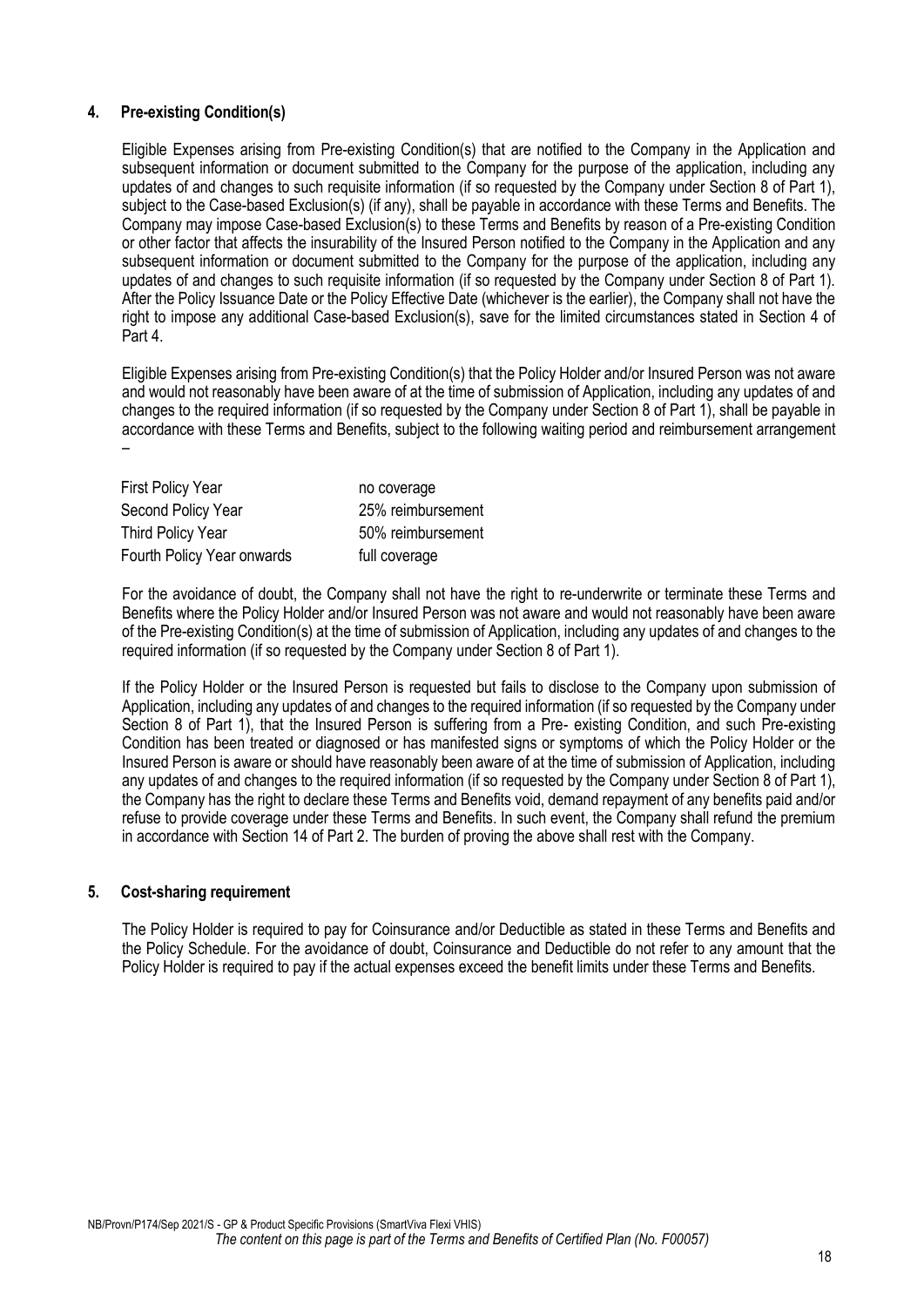## <span id="page-19-0"></span>**Part 7 General Exclusions**

Under these Terms and Benefits, the Company shall not pay any benefits in relation to or arising from the following expenses.

- 1. Expenses incurred for treatments, procedures, medications, tests or services which are not Medically Necessary.
- 2. Expenses incurred for the whole or part of the Confinement solely for the purpose of diagnostic procedures or allied health services, including but not limited to physiotherapy, occupational therapy and speech therapy, unless such procedure or service is recommended by a Registered Medical Practitioner for Medically Necessary investigation or treatment of a Disability which cannot be effectively performed in a setting for providing Medical Services to a Day Patient.
- 3. Expenses arising from Human Immunodeficiency Virus ("HIV") and its related Disability, which is contracted or occurs before the Policy Effective Date. Irrespective of whether it is known or unknown to the Policy Holder or the Insured Person at the time of submission of Application, including any updates of and changes to such requisite information (if so requested by the Company under Section 8 of Part 1) such Disability shall be generally excluded from any coverage of these Terms and Benefits if it exists before the Policy Effective Date. If evidence of proof as to the time at which such Disability is first contracted or occurs is not available, manifestation of such Disability within the first five (5) years after the Policy Effective Date shall be presumed to be contracted or occur before the Policy Effective Date, while manifestation after such five (5) years shall be presumed to be contracted or occur after the Policy Effective Date.

However, the exclusion under this entire Section 3 shall not apply where HIV and its related Disability is caused by sexual assault, medical assistance, organ transplant, blood transfusions or blood donation, or infection at birth, and in such cases the other terms of these Terms and Benefits shall apply.

- 4. Expenses incurred for Medical Services as a result of Disability arising from or consequential upon the dependence, overdose or influence of drugs, alcohol, narcotics or similar drugs or agents, self-inflicted injuries or attempted suicide, illegal activity, or venereal and sexually transmitted disease or its sequelae (except for HIV and its related Disability, where Section 3 of this Part 7 applies).
- 5. Any charges in respect of services for
	- (a) beautification or cosmetic purposes, unless necessitated by Injury caused by an Accident and the Insured Person receives the Medical Services within one (1) year of the Accident; or
	- (b) correcting visual acuity or refractive errors that can be corrected by fitting of spectacles or contact lens, including but not limited to eye refractive therapy, LASIK and any related tests, procedures and services.
- 6. Expenses incurred for prophylactic treatment or preventive care, including but not limited to general check-ups, routine tests, screening procedures for asymptomatic conditions, screening or surveillance procedures based on the health history of the Insured Person and/or his family members, Hair Mineral Analysis (HMA), immunisation or health supplements. For the avoidance of doubt, this Section 6 does not apply to –
	- (a) treatments, monitoring, investigation or procedures with the purpose of avoiding complications arising from any other Medical Services provided;
	- (b) removal of pre-malignant conditions;
	- (c) treatment for prevention of recurrence or complication of a previous Disability; and
	- (d) any medical check-up benefit payable under Sections 2 and 3 of Supplement 3.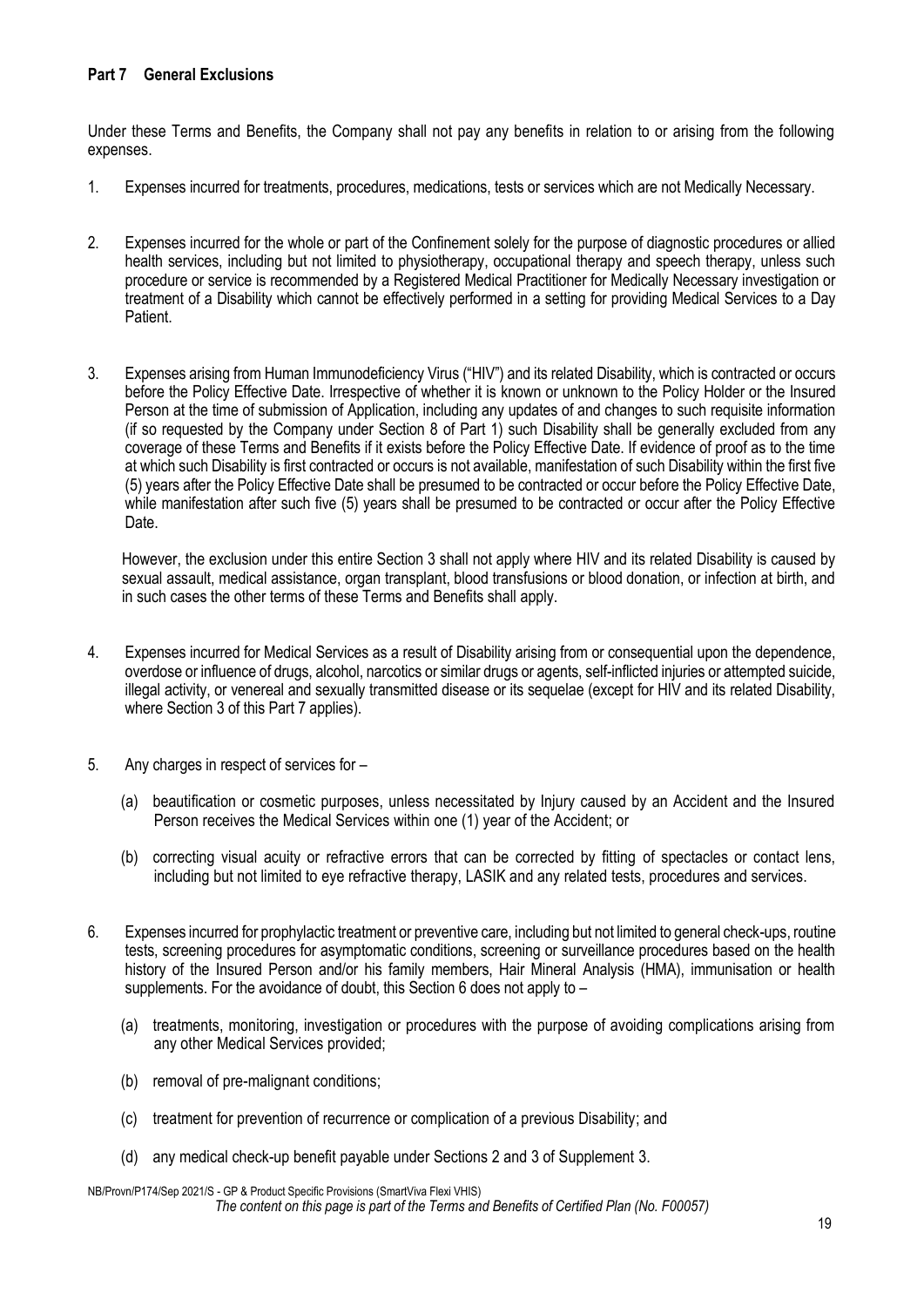- 7. Expenses incurred for dental treatment and oral and maxillofacial procedures performed by a dentist except for Emergency Treatment and surgery during Confinement arising from an Accident. Follow- up dental treatment or oral surgery after discharge from Hospital shall not be covered.
- 8. Except for the complications of pregnancy benefit payable under Section 2(e) of Supplement 1, expenses incurred for Medical Services and counselling services relating to maternity conditions and its complications, including but not limited to diagnostic tests for pregnancy or resulting childbirth, abortion or miscarriage; birth control or reversal of birth control; sterilisation or sex reassignment of either sex; infertility including in-vitro fertilisation or any other artificial method of inducing pregnancy; or sexual dysfunction including but not limited to impotence, erectile dysfunction or pre-mature ejaculation, regardless of cause.
- 9. Expenses incurred for the purchase of durable medical equipment or appliances including but not limited to wheelchairs, beds and furniture, airway pressure machines and masks, portable oxygen and oxygen therapy devices, dialysis machines, exercise equipment, spectacles, hearing aids, special braces, walking aids, over-the-counter drugs, air purifiers or conditioners and heat appliances for home use. For the avoidance of doubt, this exclusion shall not apply to rental of medical equipment or appliances during Confinement or on the day of the Day Case Procedure.
- 10. Except for the consultation or acupuncture by a Registered Chinese Medicine Practitioner after Confinement or specific treatments benefit payable under Section 2(h) of Supplement 1, expenses incurred for traditional Chinese medicine treatment, including but not limited to herbal treatment, bone-setting, acupuncture, acupressure and tui na, and other forms of alternative treatment including but not limited to hypnotism, qigong, massage therapy, aromatherapy, naturopathy, hydropathy, homeotherapy and other similar treatments.
- 11. Expenses incurred for experimental or unproven medical technology or procedure in accordance with the common standard, or not approved by the recognised authority, in the locality where the treatment, procedure, test or service is received.
- 12. Expenses incurred for Medical Services provided as a result of Congenital Condition(s) which have manifested or been diagnosed before the Insured Person attained the Age of eight (8) years.
- 13. Eligible Expenses which have been reimbursed under any law, or medical program or insurance policy provided by any government, company or other third party.
- 14. Expenses incurred for treatment for Disability arising from war (declared or undeclared), civil war, invasion, acts of foreign enemies, hostilities, rebellion, revolution, insurrection, or military or usurped power.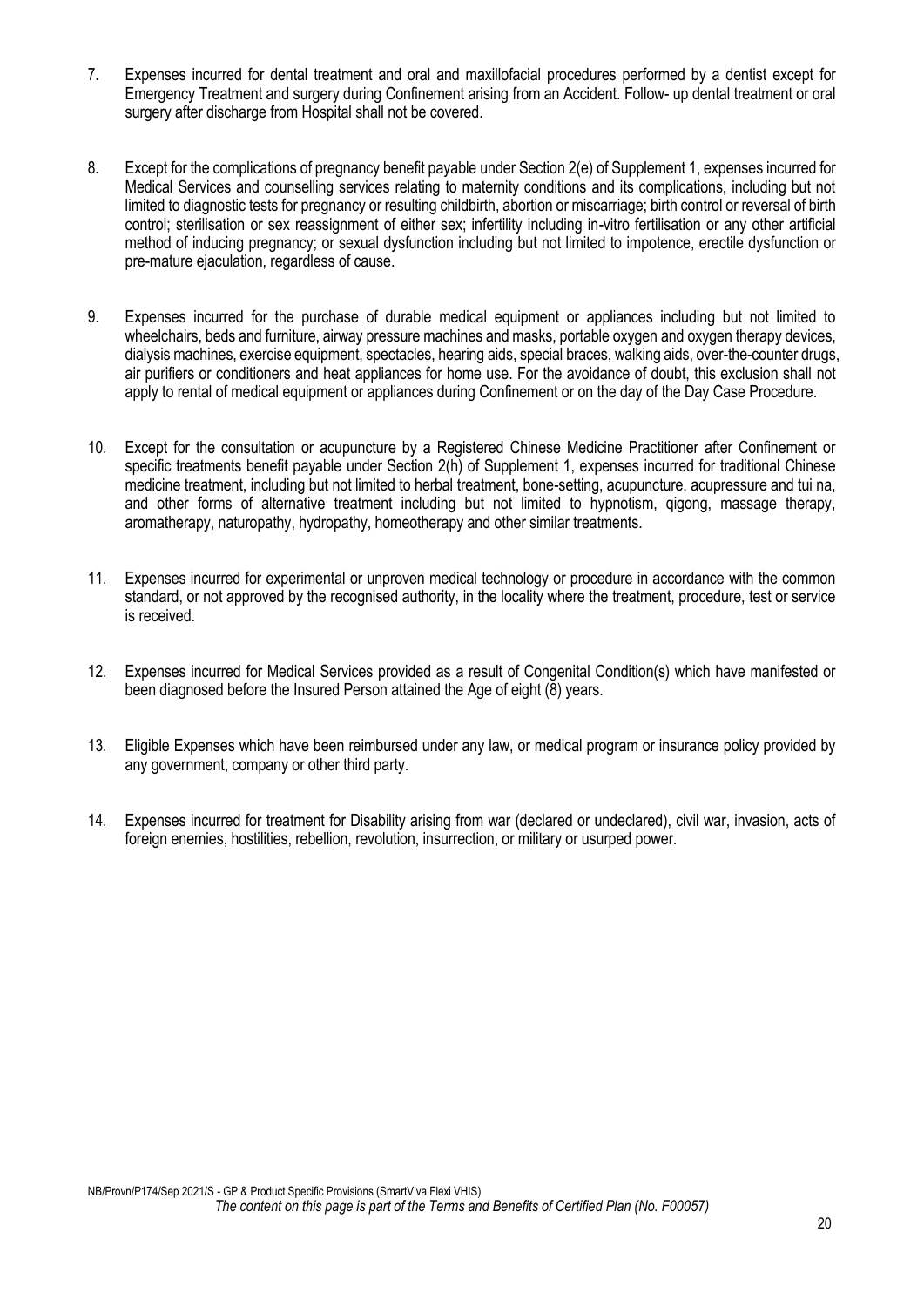## <span id="page-21-0"></span>**Part 8 Definitions**

Under these Terms and Benefits, words and expressions used shall have the following meanings -

"Accident" shall mean a sudden and unforeseen event occurring entirely beyond the control of the Insured Person and caused by violent, external and visible means. "Age" shall mean the attained age of the Insured Person. "Annual Benefit Limit" shall mean the maximum amount of benefits paid by the Company to the Policy Holder in a Policy Year irrespective of whether any limits of any benefit items stated in the Benefit Schedule have been reached. The Annual Benefit Limit is counted afresh in a new Policy Year. "Application" shall mean the application submitted to the Company in respect of this Certified Plan, including the application form, questionnaires, evidence of insurability, any documents or information submitted and any statements and declarations made in relation to such application, including any updates of and changes to such requisite information (if so requested by the Company under Section 8 of Part 1). "Benefit Schedule" shall mean a schedule of benefits attached to these Terms and Benefits which sets out, among others, the benefit items and maximum benefits covered. "Case-based Exclusion" shall mean the exclusion of a particular Sickness or Disease from the coverage of these Terms and Benefits that may be applied by the Company based on a Preexisting Condition or factors affecting the insurability of the Insured Person "Certified Plan" shall mean all the terms and benefits (including any Supplement(s)) that form an insurance plan certified by the Government to be compliant with the requirements of the VHIS. This Certified Plan comprises these Terms and Conditions and the Benefit Schedule and the followings – Supplements 1 to 6. "Coinsurance" shall mean a percentage of Eligible Expenses the Policy Holder must contribute after paying the Deductible (if any) in a Policy Year. For the avoidance of doubt, Coinsurance does not refer to any amount that the Policy Holder is required to pay if the actual expenses exceed the benefit limits under these Terms and Benefits. "Company" shall mean BOC Group Life Assurance Company Limited. "Confinement" or "Confined" shall mean an admission of the Insured Person to a Hospital that is recommended by a Registered Medical Practitioner for Medical Service and as an Inpatient as a result of a Medically Necessary condition. Confinement shall be evidenced by a daily room charge invoiced by the Hospital and the Insured Person must stay in the Hospital continuously for the entire period of Confinement*.* "Congenital Condition(s)" shall mean (a) any medical, physical or mental abnormalities existed at the time of or before birth, whether or not being manifested, diagnosed or known at birth; or (b) any neo-natal abnormalities developed within six (6) months of birth. "Day Case Procedure" shall mean a Medically Necessary surgical procedure for investigation or treatment to the Insured Person performed in a medical clinic, or day case procedure centre or Hospital with facilities for recovery as a Day Patient. "Day Patient" shall mean an Insured Person receiving Medical Services or treatments given in a medical clinic, day case procedure centre or Hospital where the Insured Person is not in Confinement.

NB/Provn/P174/Sep 2021/S - GP & Product Specific Provisions (SmartViva Flexi VHIS)

*The content on this page is part of the Terms and Benefits of Certified Plan (No. F00057)*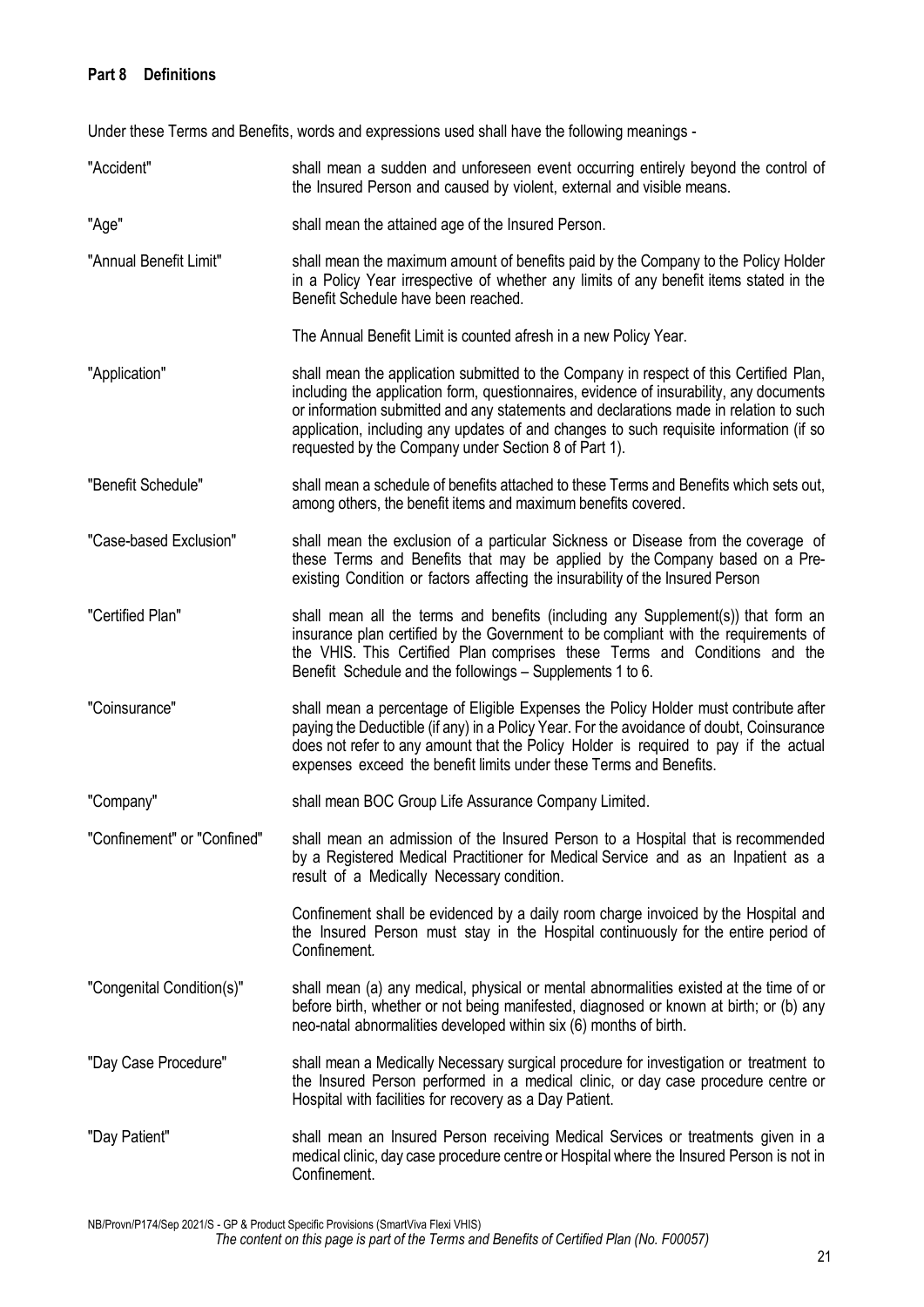| "Deductible"          | shall mean a fixed amount of Eligible Expenses that, in a Policy Year, the Policy Holder<br>must pay before the Company shall reimburse the remaining Eligible Expenses.                                                                                                                                                                                                                                                                                                                         |
|-----------------------|--------------------------------------------------------------------------------------------------------------------------------------------------------------------------------------------------------------------------------------------------------------------------------------------------------------------------------------------------------------------------------------------------------------------------------------------------------------------------------------------------|
| "Delivery"            | shall mean the delivery of these Terms and Benefits and the Policy Schedule or the<br>cooling-off notice as stated in Section 2(a) of Part 2 to the Policy Holder, or to nominated<br>representative of the Policy Holder, by any the following means:                                                                                                                                                                                                                                           |
|                       | (a)<br>by hand;                                                                                                                                                                                                                                                                                                                                                                                                                                                                                  |
|                       | (b)<br>by post (including registered post); or                                                                                                                                                                                                                                                                                                                                                                                                                                                   |
|                       | (c)<br>by electronic means.                                                                                                                                                                                                                                                                                                                                                                                                                                                                      |
|                       | Regardless of the means of delivery is used, it is the responsibility of the Company, to<br>have sufficient proof of delivery and the timing of delivery.                                                                                                                                                                                                                                                                                                                                        |
| "Disability"          | shall mean a Sickness or Disease or Injury, including any and all complications<br>arising therefrom.                                                                                                                                                                                                                                                                                                                                                                                            |
| "Eligible Expenses"   | shall mean expenses incurred for Medical Services rendered with respect to a<br>Disability.                                                                                                                                                                                                                                                                                                                                                                                                      |
| "Emergency"           | shall mean an event or situation that Medical Service is needed immediately in order<br>to prevent death, permanent impairment or other serious consequences of the Insured<br>Person's health.                                                                                                                                                                                                                                                                                                  |
| "Emergency Treatment" | shall mean Medical Service required in an Emergency. The Emergency event or<br>situation, and the required Medical Service cannot be and are not separated by an<br>unreasonable period of time.                                                                                                                                                                                                                                                                                                 |
| "Flexi Plan"          | shall mean any individual indemnity hospital insurance plan under the VHIS framework<br>with enhancement(s) to any or all of the protections or terms and benefits that the<br>Standard Plan provides to the Policy Holder and the Insured Person, subject to<br>certification by the Government. Such plan shall not contain terms and benefits which<br>are less favourable than those in the Standard Plan, save for the exception as may be<br>approved by the Government from time to time. |
| "Government"          | shall mean the Hong Kong Special Administrative Region Government.                                                                                                                                                                                                                                                                                                                                                                                                                               |
| "Guardian"            | in respect of a Minor shall mean the person(s) appointed as the guardian(s) under or<br>acting by virtue of the Guardianship of Minors Ordinance (Cap 13. of the Laws of Hong<br>Kong).                                                                                                                                                                                                                                                                                                          |
| "HKD"                 | shall mean Hong Kong dollars.                                                                                                                                                                                                                                                                                                                                                                                                                                                                    |
| "Hong Kong"           | shall mean the Hong Kong Special Administrative Region of the People's Republic<br>of China.                                                                                                                                                                                                                                                                                                                                                                                                     |
| "Hospital"            | shall mean an establishment duly constituted and registered as a hospital under the<br>laws of the relevant territory in which it is established, which is for providing Medical<br>Service for sick and injured persons as Inpatients, and which -                                                                                                                                                                                                                                              |
|                       | (a)<br>has facilities for diagnosis and major operations;                                                                                                                                                                                                                                                                                                                                                                                                                                        |
|                       | provides twenty-four (24) hours nursing services by licensed or registered<br>(b)<br>nurses;                                                                                                                                                                                                                                                                                                                                                                                                     |
|                       | has one (1) or more Registered Medical Practitioners; and<br>(c)                                                                                                                                                                                                                                                                                                                                                                                                                                 |
|                       | is not primarily a clinic, a place for alcoholics or drug addicts, a nature care clinic,<br>(d)<br>a health hydro, a nursing, rest or convalescent home, a hospice or palliative care                                                                                                                                                                                                                                                                                                            |

NB/Provn/P174/Sep 2021/S - GP & Product Specific Provisions (SmartViva Flexi VHIS) *The content on this page is part of the Terms and Benefits of Certified Plan (No. F00057)*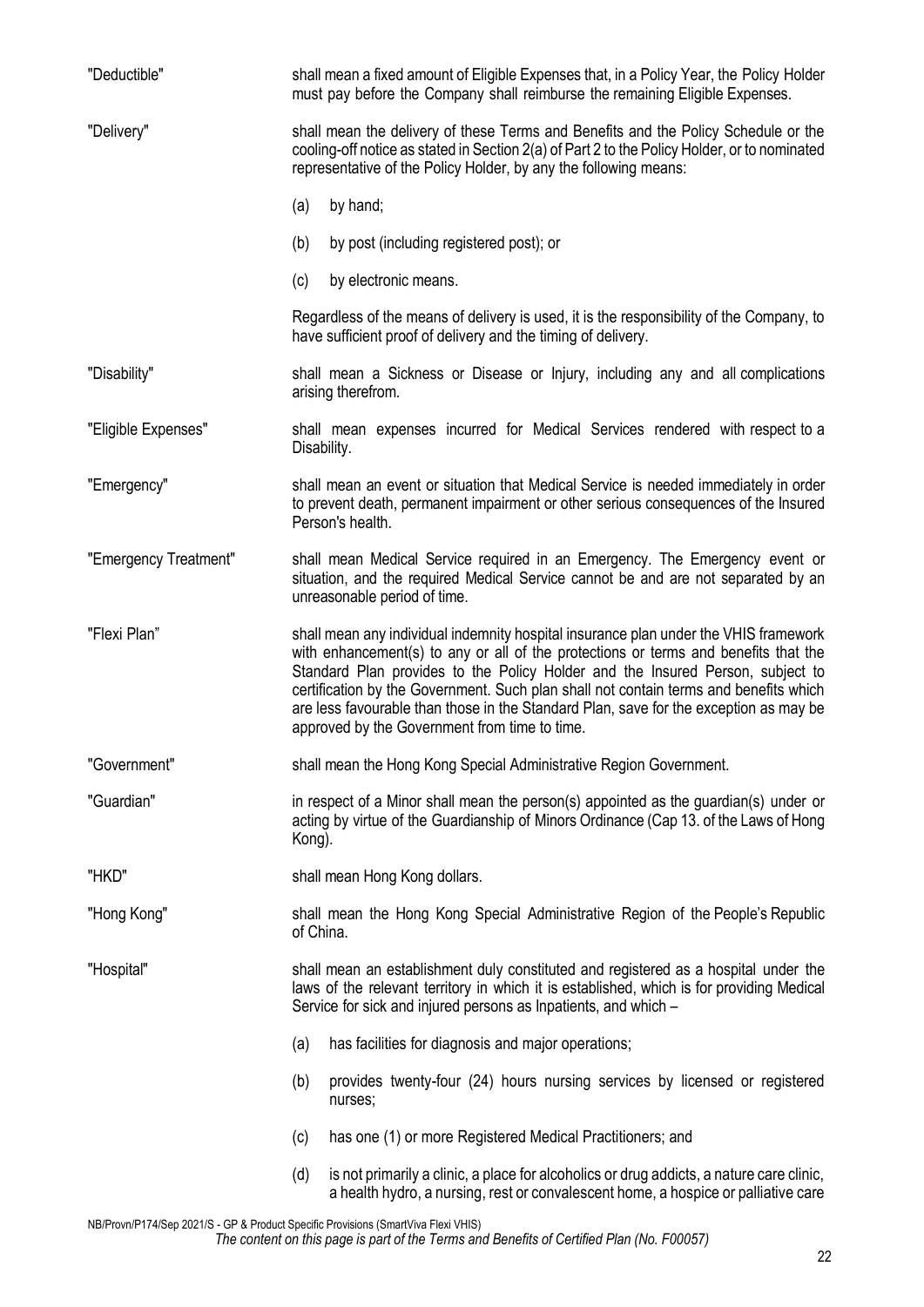|                          | centre, a rehabilitation centre, an elderly home or similar establishment.                                                                                                                                                                                                                                                             |
|--------------------------|----------------------------------------------------------------------------------------------------------------------------------------------------------------------------------------------------------------------------------------------------------------------------------------------------------------------------------------|
| "Injury"                 | shall mean any bodily damage (with or without a visible wound) solely caused by an<br>Accident independent of any other causes.                                                                                                                                                                                                        |
| "Inpatient"              | shall mean an Insured Person who is Confined.                                                                                                                                                                                                                                                                                          |
| "Insurance Authority"    | shall mean the Insurance Authority of Hong Kong established pursuant to section 4AAA<br>of the Insurance Ordinance.                                                                                                                                                                                                                    |
| "Insurance Ordinance"    | shall mean the Insurance Ordinance (Cap. 41 of the Laws of Hong Kong).                                                                                                                                                                                                                                                                 |
| "Insured Person"         | shall mean any person whose risks are covered by these Terms and Benefits, and<br>named as the "Insured Person" in the Policy Schedule.                                                                                                                                                                                                |
| "Intensive Care Unit"    | shall mean that part or unit of a Hospital established for and devoted to providing<br>intensive medical and nursing care for Inpatients.                                                                                                                                                                                              |
| "Lifetime Benefit Limit" | shall mean the maximum amount of benefits paid by the Company to the Policy Holder<br>cumulatively since the inception of these Terms and Benefits, irrespective whether any<br>limits of any benefit items stated in the Benefit Schedule have been reached or whether<br>the Annual Benefit Limit in a Policy Year has been reached. |
| "Medical Services"       | shall mean Medically Necessary services, including, as the context requires,<br>Confinement, treatments, procedures, tests, examinations or other related services for<br>the investigation or treatment of a Disability.                                                                                                              |
| "Medically Necessary"    | shall mean the need to have medical service for the purpose of investigating or treating<br>the relevant Disability in accordance with the generally accepted standards of medical<br>practice and such medical service must -                                                                                                         |
|                          | require the expertise of, or be referred by, a Registered Medical Practitioner;<br>(a)                                                                                                                                                                                                                                                 |
|                          | (b)<br>be consistent with the diagnosis and necessary for the investigation and<br>treatment of the Disability;                                                                                                                                                                                                                        |
|                          | be rendered in accordance with standards of good and prudent medical practice,<br>(c)<br>and not be rendered primarily for the convenience or the comfort of the Insured<br>Person, his family, caretaker or the attending Registered Medical Practitioner;                                                                            |
|                          | (d)<br>be rendered in the setting that is most appropriate in the circumstances and in<br>accordance with the generally accepted standards of medical practice for the<br>medical services; and                                                                                                                                        |
|                          | be furnished at the most appropriate level which, in the prudent professional<br>(e)<br>judgment of the attending Registered Medical Practitioner, can be safely and<br>effectively provided to the Insured Person.                                                                                                                    |
|                          | For the purpose of these Terms and Benefits, without prejudice to the generality of the<br>foregoing, circumstances where a Confinement is considered Medically Necessary<br>include, but not limited to -                                                                                                                             |
|                          | (i)<br>the Insured Person is having an Emergency that requires urgent treatment in<br>Hospital;                                                                                                                                                                                                                                        |
|                          | surgical procedures are performed under general anaesthesia;<br>(ii)<br>(iii)<br>equipment for surgical procedure is available in Hospital and procedure cannot<br>be done on a Day Patient basis;                                                                                                                                     |
|                          | there is significantly severe co-morbidity of the Insured Person;<br>(iv)<br>taking into account the individual circumstances of the Insured Person, the<br>(v)<br>attending Registered Medical Practitioner has exercised his prudent professional<br>judgment and is of the view that for the safety of the Insured Person, the      |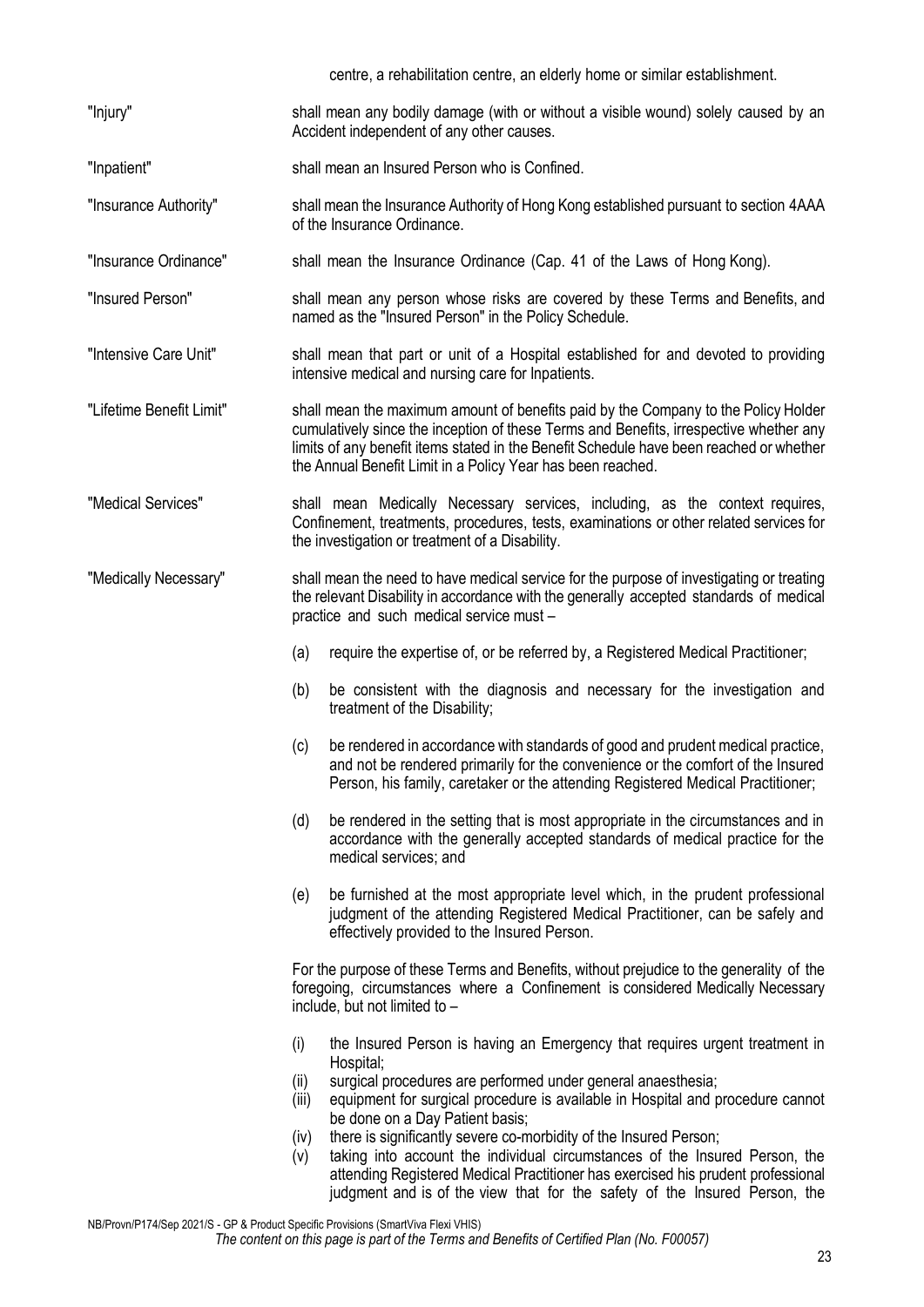medical service should be conducted in Hospital;

- (vi) in the prudent professional judgment of the attending Registered Medical Practitioner, the length of Confinement of the Insured Person is appropriate for the medical service concerned; and/or
- (vii) in the case of diagnostic procedures or allied health services prescribed by a Registered Medical Practitioner, such Registered Medical Practitioner has exercised his prudent professional judgment and is of the view that for the safety of the Insured Person, such procedures or services should be conducted in Hospital.

For the purpose of exercising his prudent professional judgment in (v) to (vii) above, the attending Registered Medical Practitioner shall have regard to whether the Confinement –

- (aa) is in accordance with standards of good and prudent medical practice in the locality for the medical service rendered, and, in the prudent professional judgment of the attending Registered Medical Practitioner, not rendered primarily for the convenience or the comfort of the Insured Person, his family, caretaker or the attending Registered Medical Practitioner; and
- (bb) is in the setting that is most appropriate in the circumstances and in accordance with the generally accepted standards of medical practice in the locality for the medical service rendered.

"Minor" shall mean a person below the Age of eighteen (18) years.

"Place(s) of Residence" shall mean the jurisdiction(s) in which a person legally has the right of abode. A change in the Place(s) of Residence refers to the situation where a person has been granted the right of abode of additional jurisdiction(s), or has ceased to have the right of abode of existing jurisdiction(s). The above definition of "Place(s) of Residence" is used solely for the purpose of these Terms and Benefits. For the avoidance of doubt, a jurisdiction in which a person legally has the right or permission of access only but without the right of abode, such as for the purpose of study, work or vacation, shall not be treated as a Place of Residence.

- "Policy" shall mean this policy underwritten and issued by the Company, which is the contract between the Policy Holder(s) and the Company in respect of this Certified Plan including but not limited to these Terms and Conditions, Benefit Schedule, Application, declarations, Policy Schedule and any Supplement(s) attached to this policy, if applicable. Where this Policy contains additional terms and benefits other than those of this Certified Plan, the meaning of Policy shall also cover such additional terms and benefits.
- "Policy Effective Date" shall mean the commencement date of these Terms and Benefits which is specified as "Policy Effective Date" in the Policy Schedule.
- "Policy Holder" shall mean the person who is a legal holder of this Policy and is named as the "Policy Holder" in the Policy Schedule.
- "Policy Issuance Date" shall mean the date of first issuance of these Terms and Benefits.
- "Policy Schedule" shall mean a schedule attached to these Terms and Benefits, which sets out, among others, the Policy Effective Date, Renewal Date, the name and the relevant particulars of the Policy Holder and the Insured Person, the eligible benefits, premium and other relevant details in respect of these Terms and Benefits.
- "Policy Year" shall mean the period of time these Terms and Benefits are in force. The first Policy Year shall be the period from the Policy Effective Date to the day immediately preceding the first Renewal Date as specified in the Policy Schedule (both days inclusive) within one (1) year period; and each subsequent Policy Year shall be the one (1) year period from each Renewal Date.

NB/Provn/P174/Sep 2021/S - GP & Product Specific Provisions (SmartViva Flexi VHIS)

#### *The content on this page is part of the Terms and Benefits of Certified Plan (No. F00057)*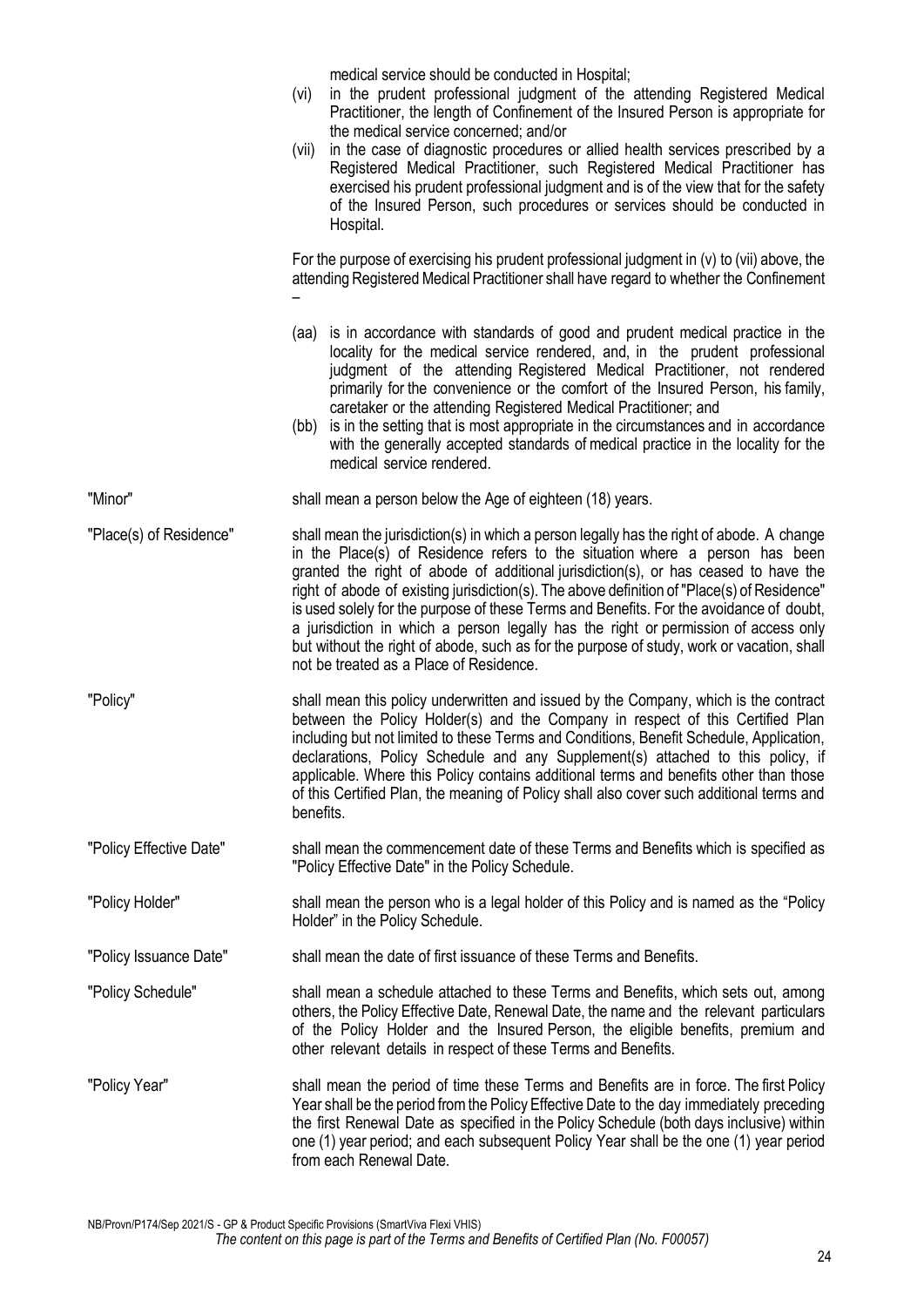"Portfolio" shall mean all policies of the same terms and conditions and the benefit schedule as certified by the Government as a Certified Plan under VHIS. "Pre-existing Condition(s)" shall mean, in respect of the Insured Person, any Sickness, Disease, Injury, physical, mental or medical condition or physiological degradation, including Congenital Condition, that has existed prior to the Policy Issuance Date or the Policy Effective Date, whichever is the earlier. An ordinary prudent person shall be reasonably aware of a Preexisting Condition, where – (a) it has been diagnosed; (b) it has manifested clear and distinct signs or symptoms; or (c) medical advice or treatment has been sought, recommended or received. "Premium Loading" shall mean the additional premium on top of the Standard Premium charged by the Company to the Policy Holder according to the additional risk assessed for the Insured Person. "Prescribed Diagnostic Imaging Tests" shall mean computed tomography ("CT" scan), magnetic resonance imaging ("MRI" scan), positron emission tomography ("PET" scan), PET-CT combined and PET-MRI combined. "Prescribed Non-surgical Cancer Treatments" shall mean chemotherapy, radiotherapy, targeted therapy, immunotherapy and hormonal therapy for cancer treatment. "Reasonable and Customary" shall mean, in relation to a charge for Medical Service, such level which does not exceed the general range of charges being charged by the relevant service providers in the locality where the charge is incurred for similar treatment, services or supplies to individuals with similar conditions, e.g. of the same sex and similar Age, for a similar Disability, as reasonably determined by the Company in utmost good faith. The Reasonable and Customary charges shall not in any event exceed the actual charges incurred. In determining whether a charge is Reasonable and Customary, the Company shall make reference to the followings (if applicable) - (a) treatment or service fee statistics and surveys in the insurance or medical industry; (b) internal or industry claim statistics; (c) gazette published by the Government; and/or (d) other pertinent source of reference in the locality where the treatments, services or supplies are provided. "Registered Medical Practitioner", "Specialist", "Surgeon" and "Anaesthetist" shall mean a medical practitioner of western medicine, (a) who is duly qualified and is registered with the Medical Council of Hong Kong pursuant to the Medical Registration Ordinance (Cap. 161 of the Laws of Hong Kong) or a body of equivalent standing in jurisdictions outside Hong Kong (as reasonably determined by the Company in utmost good faith); and (b) legally authorised for rendering relevant Medical Service in Hong Kong or the relevant jurisdiction outside Hong Kong where the Medical Service is provided to the Insured Person, but in no circumstance shall include the following persons - the Insured Person, the

Policy Holder, or an insurance intermediary, employer, employee, immediate family member or business partner of the Policy Holder and/or the Insured Person (unless